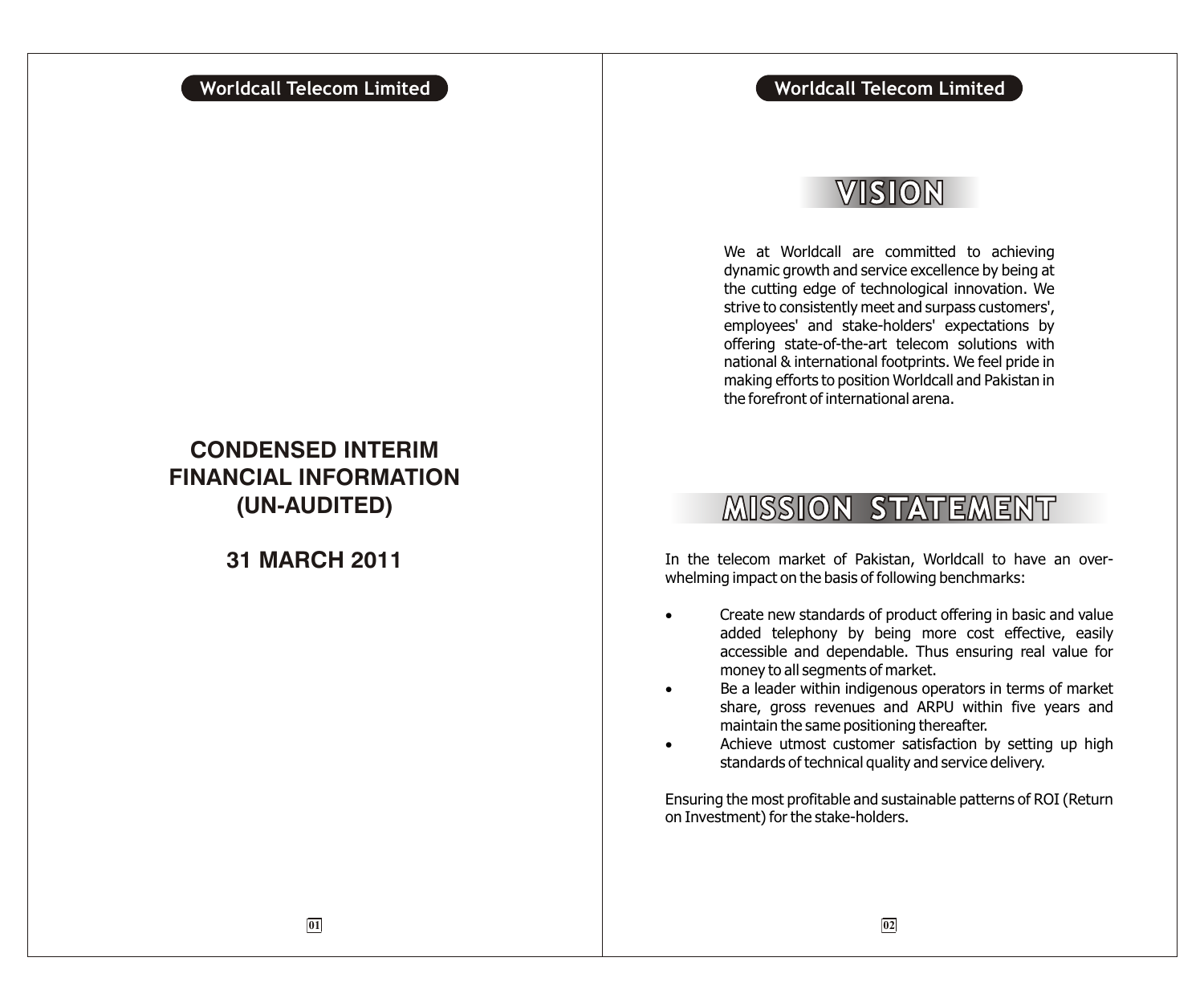# Contents

*Page Five*

Company information

*Page Seven*

Directors' review

*Page Nine*

Condensed interim balance sheet

*Page Ten*

Condensed interim profit & loss account

# *Page Eleven*

Condensed interim statement of comprehensive income

# *Page Twelve*

Condensed interim cash flow statement

# *Page Thirteen*

Condensed interim statement of changes in equity

# *Page Fourteen*

Notes to the condensed interim financial information

# *Page Twenty One*

Condensed consolidated interim financial information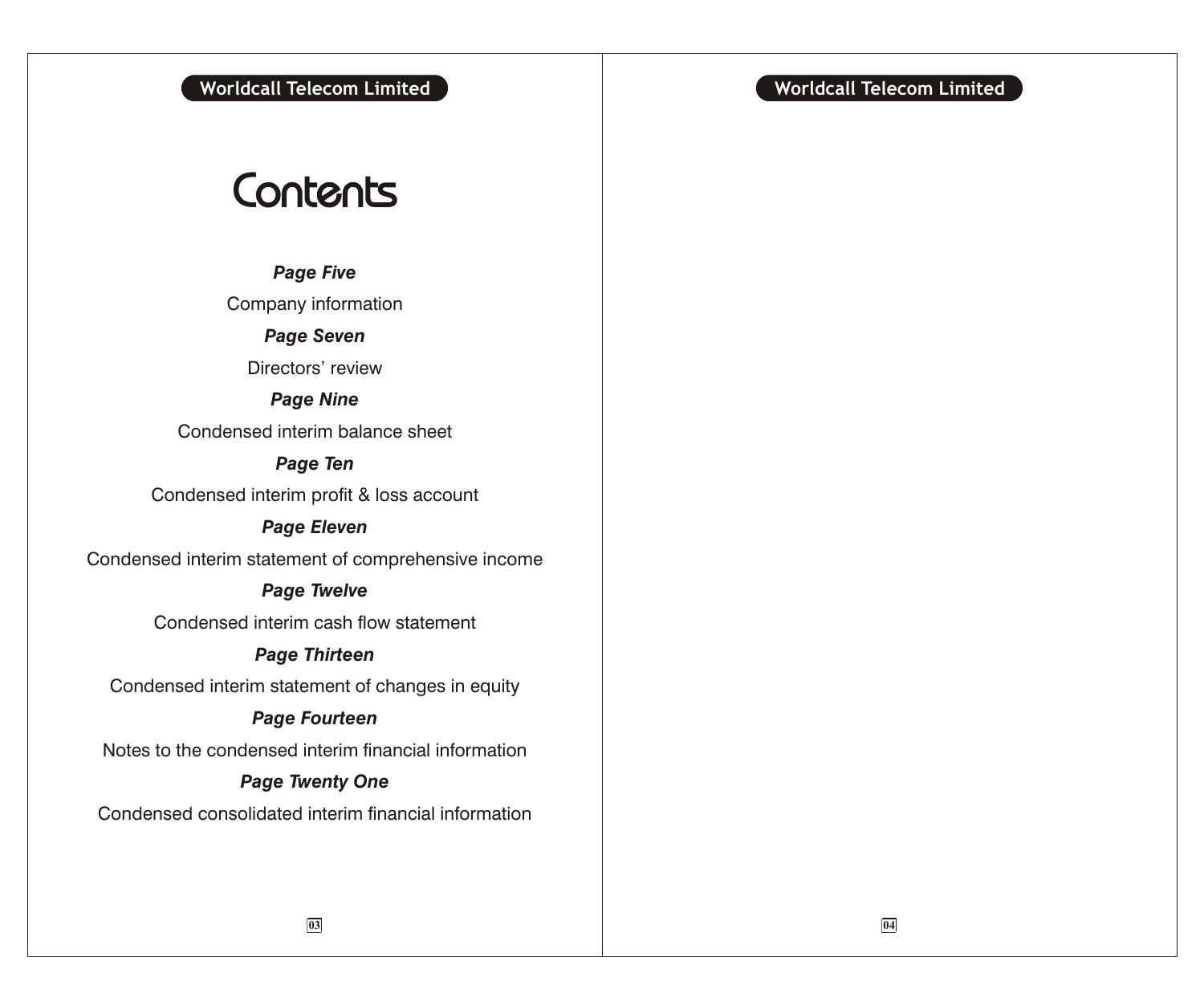# **COMPANY INFORMATION**

| Chairman                                    | Mehdi Mohammed Al Abduwani                                                                                                                                                                                                                                                                                                                                                                                                                                                                                                                                                                                                                                                                                                                                |  |
|---------------------------------------------|-----------------------------------------------------------------------------------------------------------------------------------------------------------------------------------------------------------------------------------------------------------------------------------------------------------------------------------------------------------------------------------------------------------------------------------------------------------------------------------------------------------------------------------------------------------------------------------------------------------------------------------------------------------------------------------------------------------------------------------------------------------|--|
| <b>Chief Executive Officer</b>              | Babar Ali Syed                                                                                                                                                                                                                                                                                                                                                                                                                                                                                                                                                                                                                                                                                                                                            |  |
| Board of Directors (In Alphabetic order)    | Aimen bin Ahmed Al Hosni<br>Asadullah Khawaia<br>Mehdi Mohammed Al Abduwani<br>Samy Ahmed Abdulgadir Al Ghassany<br>Sohail Qadir<br>Shehryar Ali Taseer<br>Talal Said Marhoon Al-Mamari                                                                                                                                                                                                                                                                                                                                                                                                                                                                                                                                                                   |  |
| <b>Chief Financial Officer</b>              | Mohammad Noaman Adil                                                                                                                                                                                                                                                                                                                                                                                                                                                                                                                                                                                                                                                                                                                                      |  |
| <b>Executive Committee</b>                  | Mehdi Mohammed Al Abduwani (Chairman)<br>Aimen bin Ahmed Al Hosni (Member)<br>Sohail Qadir (Member)<br>Babar Ali Syed (Member)<br>Rizwan Abdul Hayi (Secretary)                                                                                                                                                                                                                                                                                                                                                                                                                                                                                                                                                                                           |  |
| <b>Audit Committee</b>                      | Talal Said Marhoon Al-Mamari (Chairman)<br>Asadullah Khawaja (Member)<br>Aimen bin Ahmed Al Hosni (Member)<br>Rizwan Abdul Hayi (Secretary)                                                                                                                                                                                                                                                                                                                                                                                                                                                                                                                                                                                                               |  |
| <b>Chief Internal Auditor</b>               | Mirghani Hamza Al-Madani                                                                                                                                                                                                                                                                                                                                                                                                                                                                                                                                                                                                                                                                                                                                  |  |
| <b>Company Secretary</b>                    | Rizwan Abdul Hayi                                                                                                                                                                                                                                                                                                                                                                                                                                                                                                                                                                                                                                                                                                                                         |  |
| <b>Auditors</b>                             | KPMG Taseer Hadi & Co.<br><b>Chartered Accountants</b>                                                                                                                                                                                                                                                                                                                                                                                                                                                                                                                                                                                                                                                                                                    |  |
| <b>Legal Advisers</b>                       | M/s Khan & Partners<br><b>Barristers &amp; Solicitors</b>                                                                                                                                                                                                                                                                                                                                                                                                                                                                                                                                                                                                                                                                                                 |  |
| <b>Bankers</b>                              | <b>Allied Bank Limited</b><br>Albaraka Bank (Pakistan) Limited<br>(formerly Emirates Global Islamic Bank Limited)<br>Askari Bank Limited<br>Barclays Bank Plc Pakistan<br>Citi Bank N.A.<br>Deutsche Bank AG<br><b>Faysal Bank Limited</b><br>First Dawood Investment Bank Limited<br>Habib Bank Limited<br>Habib Metropolitan Bank Limited<br>HSBC Bank Middle East Limited<br>IGI Investment Bank Limited<br><b>KASB Bank Limited</b><br><b>MCB Bank Limited</b><br>National Bank of Pakistan<br><b>NIB Bank Limited</b><br>Oman International Bank S.A.O.G.<br>Pak Oman Investment Co. Limited<br>Soneri Bank Limited<br>Standard Chartered Bank (Pakistan) Limited<br>Summit Bank Limited<br>(formerly Arif Habib Bank Limited)<br>The Bank of Punjab |  |
| <b>Registrar and Shares Transfer Office</b> | THK Associates (Pvt.) Limited<br>Ground Floor, State Life Building No.3,<br>Dr. Zia-ud-Din Ahmed Road, Karachi.<br>Tel: (021) 111-000-322                                                                                                                                                                                                                                                                                                                                                                                                                                                                                                                                                                                                                 |  |
| <b>Registered Office/Head Office</b>        | 67-A, C/III, Gulberg-III,<br>Lahore, Pakistan<br>Tel: (042) 3587 2633-38<br>Fax: (042) 3575 5231                                                                                                                                                                                                                                                                                                                                                                                                                                                                                                                                                                                                                                                          |  |
|                                             | 05                                                                                                                                                                                                                                                                                                                                                                                                                                                                                                                                                                                                                                                                                                                                                        |  |

# **Worldcall Telecom Limited Worldcall Telecom Limited**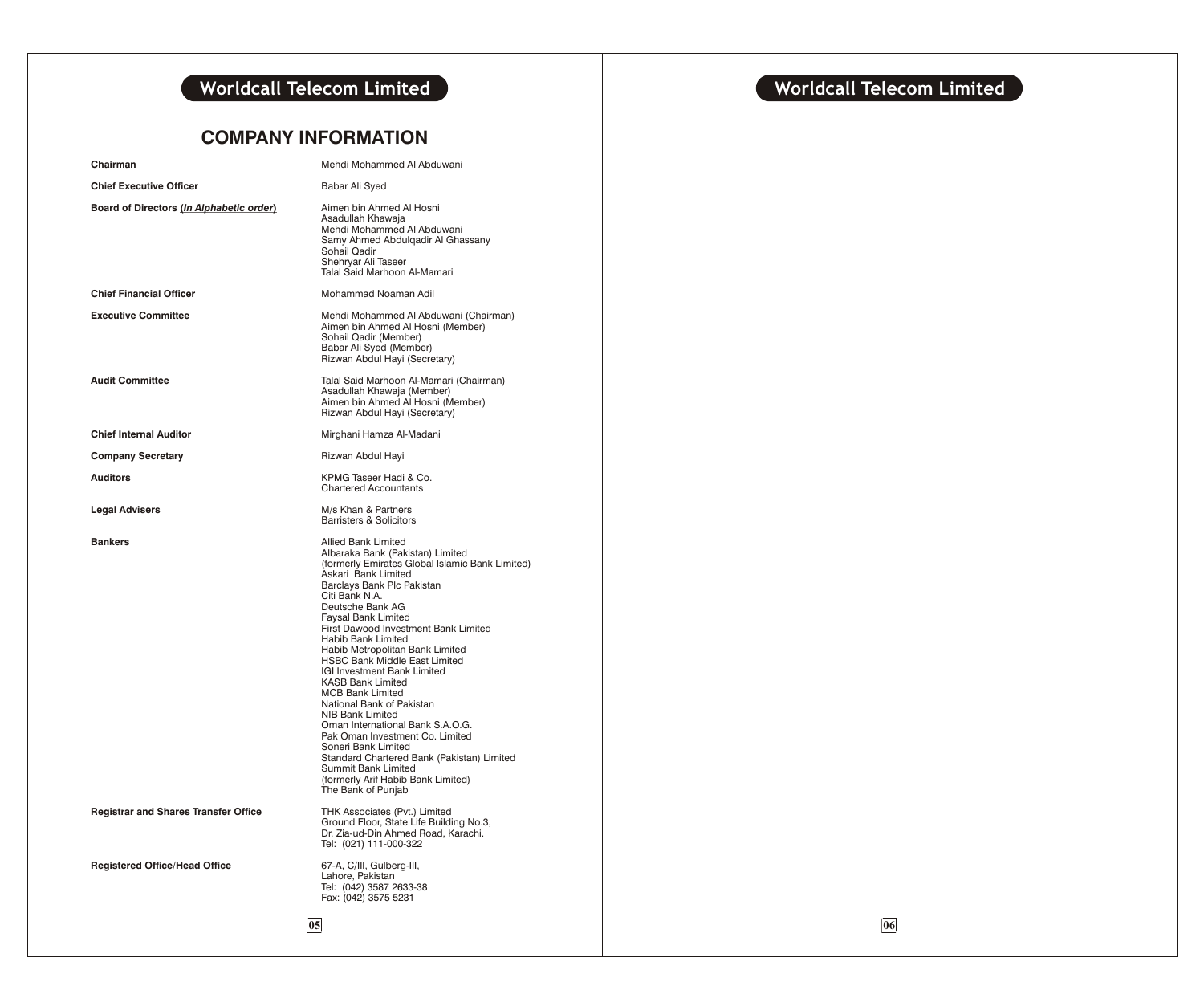# **DIRECTORS' REVIEW**

The Directors of Worldcall Telecom Limited ("WTL" or the "Company") are pleased to present the financial information for the three months ended 31 March 2011.

#### **Financial Overview**

The period under review witnessed 32% decline in revenues as compared to same period last year. Diminishing margins in the international termination and rate instability were the major factors causing this decline. Consequent to decline in revenue direct costs also showed savings but increase in the depreciation, bandwidth charges and higher network maintenance attributable to direct costs made these savings limited to 26% of the corresponding period cost. This adversely impacted the gross profit after showing 57% decline stands at Rs 205 million. Operating costs showed decline mainly because of recognition of provisions in the corresponding period last year. Similarly slight improvement in finance cost is attributable to payments made against redemption of TFC III. After accounting for impairment, other income and taxation the quarter was closed with the net loss of Rs 182 million.

#### **Future Outlook**

Funding arrangement of USD 35 million against corporate guarantee of Omantel was successfully concluded during the period. The injection of funds not only reaffirms the corporate support of Omantel but has also strengthened the fiscal structure of the Company.

Off loading of high cost debt and accumulated liabilities along with planned expansion of network is expected to ensure the turnaround in the near future. Apart from these initiatives on financial and infrastructure front, the Company is continuously making various quality improvements with respect to its internal control mechanism and business processes. Implementation of ERP is in progress and all internal processes are being re-defined to make them in harmony with the established best practices. The management believes that with these positive initiatives maturing in the coming times, the Company will be able to offer higher level of satisfaction and utility to both its customers and shareholders.

#### **Changes in Board and its Committees**

Election of directors was held on 31 March 2011 and the following directors were elected:

- Mr. Mehdi Mohammed Al-Abduwani (Chairman) Mr. Talal Said Marhoon Al-Mamari (Vice Chairman) Mr. Aimen bin Ahmed Al-Hosni Mr. Samy Ahmed Abdulqadir Al-Ghassany
- Mr. Sohail Qadir
- Mr. Shehryar Ali Taseer
- Mr. Asadullah Khawaja

The board appointed Mr. Mehdi Mohammed Al-Abduwani as Chairman and Mr. Talal Said Marhoon Al-Mamari as Vice Chairman of the Board.

The board formed the following committees of the board with the structure as given below:

# **Worldcall Telecom Limited Worldcall Telecom Limited**

#### **Audit Committee**

The following directors were nominated as the members of the Audit Committee:

Mr. Talal Said Marhoon Al-Mamari (Chairman) Mr. Aimen bin Ahmed Al-Hosni Mr. Asadullah Khawaja Mr. Rizwan Abdul Hayi (Secretary)

#### **Executive Committee**

The following directors were nominated as the members of the Executive Committee:

Mr. Mehdi Mohammed Al-Abduwani (Chairman) Mr. Aimen bin Ahmed Al-Hosni Mr. Sohail Qadir Mr. Babar Ali Syed (Chief Executive Officer)

#### **Statement U/S 218 of the Companies Ordinance, 1984**

The board of directors in their meeting held on 31 March 2011 revised the remuneration of Chief Executive Officer. He will be entitled to a salary of Rs. 2.24 million per month with effect from 01 January 2011 along with other employee benefits as per the Company policy.

#### **Appointment of Company Secretary**

Board appointed Mr. Rizwan Abdul Hayi as Company Secretary in place of Mr. Saud Al-Mazroui in the meeting held on 28 April 2011. Directors placed on record their appreciation for the commendable job done by Mr. Saud Al-Mazroui during his tenure. Board also wished him success in his role in the parent company (Omantel).

#### **Company's staff and customers**

We wish to place on record here our appreciation and gratitude for our employees. Their continued effort and untiring struggle has made this Company stand against various formidable challenges. We are also thankful to our valued customers who have shown trust in our products and services. Our contractors and business partners also deserve our appreciation for all the help they extended to us.

For and on behalf of the Board of Directors

Babaric **Lahore Babar Ali Syed** 28 April 2011 **Chief Executive Officer**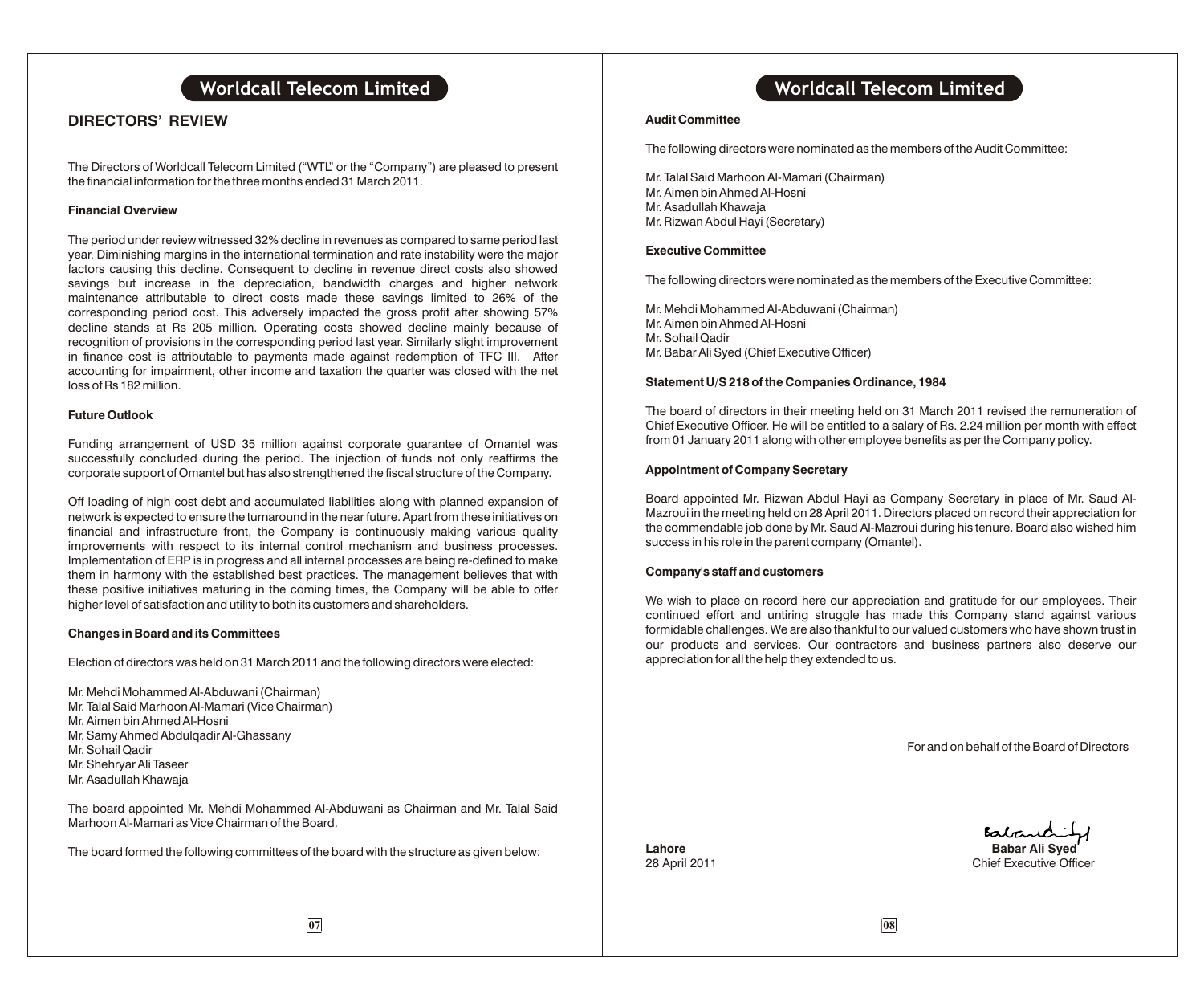# **CONDENSED INTERIM BALANCE SHEET (UN-AUDITED) AS AT 31 MARCH 2011**

|                                                                                                  | Note           | 31 March<br>2011     | 31 December<br>2010  |                                                        |
|--------------------------------------------------------------------------------------------------|----------------|----------------------|----------------------|--------------------------------------------------------|
|                                                                                                  |                |                      | -(Rupees in '000)-   |                                                        |
| <b>NON CURRENT ASSETS</b>                                                                        |                |                      |                      |                                                        |
| Tangible fixed assets                                                                            |                |                      |                      |                                                        |
| Property, plant and equipment                                                                    | 5              | 12.536.901           | 12.795.044           |                                                        |
| Capital work-in-progress                                                                         |                | 881,621              | 751,378              |                                                        |
|                                                                                                  |                | 13,418,522           | 13,546,422           |                                                        |
| Intangible assets                                                                                | 6              | 4,566,095            | 4,606,312            | Revenue -net                                           |
| <b>Investment properties</b>                                                                     |                | 89,900               | 89,900               | Direct cost                                            |
| Long term investment - classified as held for sale                                               | $\overline{7}$ |                      |                      |                                                        |
| Long term trade receivable<br><b>Deferred taxation</b>                                           |                | 34,375<br>120,589    | 46,805               | <b>Gross profit</b>                                    |
| Long term deposits                                                                               |                | 65,459               | 18,953<br>63,439     | Operating cost                                         |
|                                                                                                  |                | 18,294,940           | 18,371,831           | <b>Operating (loss)/profit</b>                         |
| <b>CURRENT ASSETS</b>                                                                            |                |                      |                      |                                                        |
| Stores and spares<br>Stock in trade                                                              |                | 196,128<br>198,241   | 192,075<br>192,917   | Finance cost                                           |
| Trade debts                                                                                      |                | 2,186,141            | 2,016,418            |                                                        |
| Loans and advances - considered good                                                             |                | 383,927              | 384,116              |                                                        |
| Deposits and prepayments                                                                         |                | 204,558              | 174,051              |                                                        |
| Other receivables                                                                                |                | 57,534               | 24,999               | Impairment loss on available for sale financial assets |
| Short term investments<br>Income tax recoverable-net                                             |                | 166,856<br>160,545   | 310,472<br>155,433   |                                                        |
| Cash and bank balances                                                                           |                | 1,090,432            | 183,960              | Other operating income                                 |
|                                                                                                  |                | 4,644,362            | 3,634,441            | Loss before taxation                                   |
| <b>CURRENT LIABILITIES</b><br>Current maturities of non-current liabilities                      |                | 1,223,658            | 1,224,671            | Taxation                                               |
| Running finance under mark-up arrangements - secured                                             |                |                      | 1,170,964            |                                                        |
| Short term borrowings                                                                            |                |                      | 200,000              | Loss after taxation                                    |
| License fee payable                                                                              |                | 1,021,500            | 1,021,500            |                                                        |
| Trade and other payables<br>Interest and mark-up accrued                                         |                | 4,129,943<br>282,031 | 4,650,005<br>170,569 | Loss per share - basic and diluted                     |
|                                                                                                  |                | 6,657,132            | 8,437,709            |                                                        |
| <b>NET CURRENT LIABILITIES</b>                                                                   |                | (2,012,770)          | (4,803,268)          |                                                        |
|                                                                                                  |                |                      |                      |                                                        |
| <b>NON CURRENT LIABILITIES</b><br>Term finance certificates - secured                            |                | 2,168,819            | 2,166,079            | The appropriations have been shown in the statemen     |
| Long term loan                                                                                   | 8              | 2,898,457            |                      |                                                        |
| Deferred income                                                                                  | 9              | 254,716              | 254,716              |                                                        |
| Retirement benefits                                                                              |                | 245,798              | 226,979              | The annexed notes 1 to 14 form an integral part of thi |
| Liabilities against assets subject to finance lease<br>Long term payables                        |                | 12,983<br>752,950    | 15,962<br>631,645    |                                                        |
| Long term deposits                                                                               |                | 43,174               | 43,208               |                                                        |
|                                                                                                  |                | 6,376,897            | 3,338,589            |                                                        |
| Contingencies and commitments                                                                    | 10             |                      |                      |                                                        |
| <b>REPRESENTED BY</b>                                                                            |                | 9,905,273            | 10,229,974           |                                                        |
| Share capital and reserves                                                                       |                |                      |                      |                                                        |
| Authorized capital                                                                               |                |                      |                      |                                                        |
| 900,000,000 (31 December 2010: 900,000,000)                                                      |                |                      |                      |                                                        |
| ordinary shares of Rs. 10 each                                                                   |                | 9,000,000            | 9,000,000            |                                                        |
| Issued, subscribed and paid up capital                                                           |                | 8,605,716            | 8,605,716            |                                                        |
| Share premium                                                                                    |                | 837,335              | 837,335              |                                                        |
| Fair value reserve-available for sale financial assets                                           |                | (214, 926)           | (72, 548)            |                                                        |
| Accumulated profit                                                                               |                | 337,091<br>9,565,216 | 521,111<br>9,891,614 |                                                        |
| Surplus on revaluation                                                                           |                | 340,057              | 338,360              |                                                        |
|                                                                                                  |                | 9,905,273            | 10,229,974           |                                                        |
| The annexed notes 1 to 14 form an integral part of this condensed interim financial information. |                |                      |                      |                                                        |
|                                                                                                  |                |                      |                      |                                                        |
| Babaradie                                                                                        |                |                      |                      | Batary                                                 |
| Lahore                                                                                           |                |                      | Directol             | <b>Chief Executiv</b><br>Lahore                        |
|                                                                                                  |                |                      |                      |                                                        |
| 09                                                                                               |                |                      |                      | 10                                                     |

# **CONDENSED INTERIM PROFIT AND LOSS ACCOUNT (UN-AUDITED) FOR THE QUARTER ENDED 31 MARCH 2011**

|                                                        |          | <b>Quarter ended</b><br>31 March<br>2011  | Quarter ended<br>31 March<br>2010 |
|--------------------------------------------------------|----------|-------------------------------------------|-----------------------------------|
|                                                        |          | -------------(Rupees in '000)------------ |                                   |
| Revenue -net                                           |          | 1,626,648                                 | 2,398,870                         |
| Direct cost                                            |          | (1,421,265)                               | (1, 917, 451)                     |
| Gross profit                                           |          | 205,383                                   | 481,419                           |
| Operating cost                                         |          | (364, 341)                                | (422,060)                         |
| <b>Operating (loss)/profit</b>                         |          | (158, 958)                                | 59,359                            |
| Finance cost                                           |          | (189,009)                                 | (203, 208)                        |
|                                                        |          | (347, 967)                                | (143, 849)                        |
| Impairment loss on available for sale financial assets |          | (1,238)                                   | (24, 286)                         |
| Other operating income                                 |          | 81,513                                    | 7,443                             |
| Loss before taxation                                   |          | (267, 692)                                | (160, 692)                        |
| Taxation                                               |          | 85,369                                    | 40,102                            |
| <b>Loss after taxation</b>                             |          | (182, 323)                                | (120, 590)                        |
| Loss per share - basic and diluted                     | (Rupees) | (0.21)                                    | (0.14)                            |
|                                                        |          |                                           |                                   |

The appropriations have been shown in the statement of changes in equity.

The annexed notes 1 to 14 form an integral part of this condensed interim financial information.

Lahore **Chief Executive Officer** Director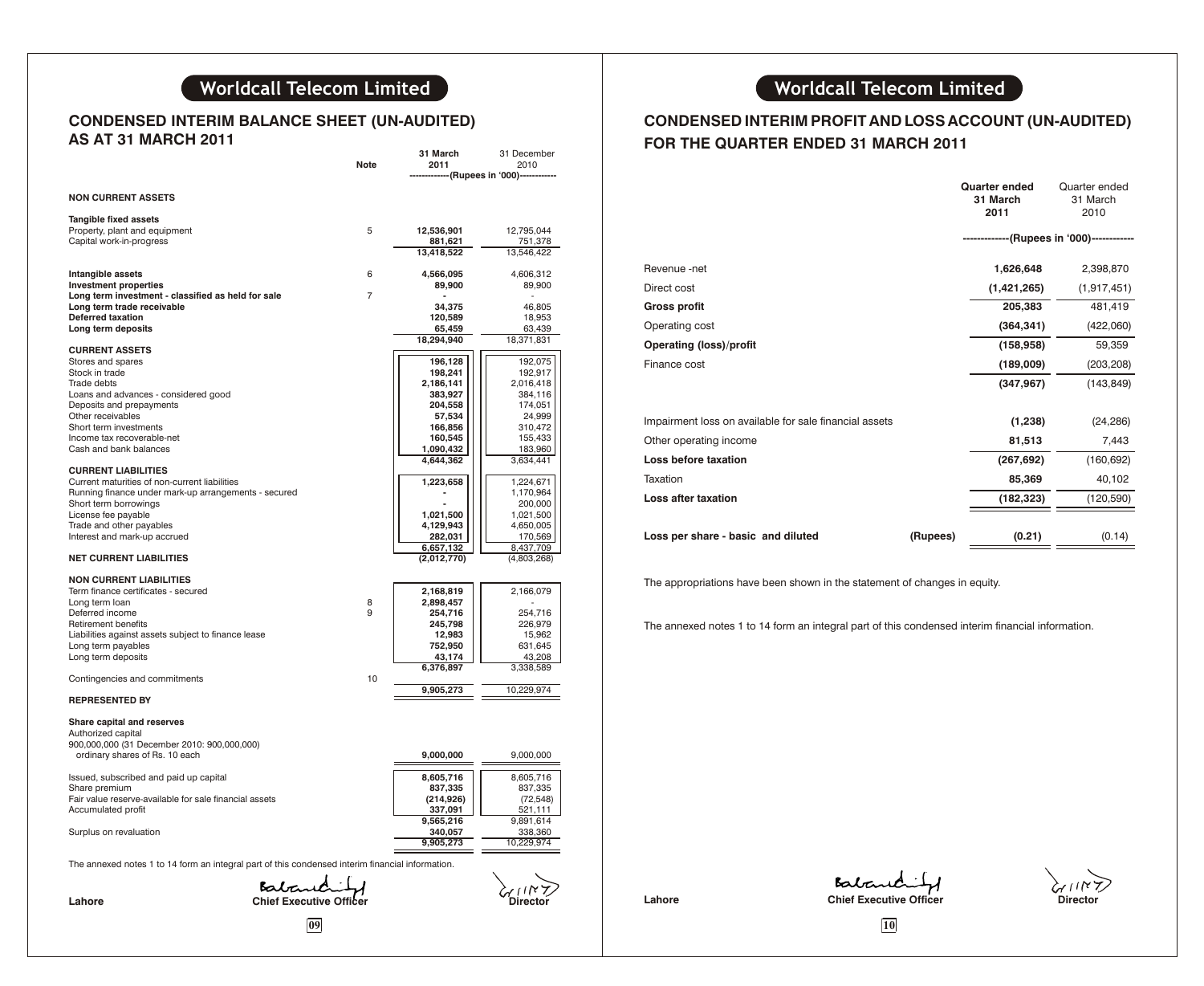# **CONDENSED INTERIM STATEMENT OF COMPREHENSIVE INCOME (UN-AUDITED) FOR THE QUARTER ENDED 31 MARCH 2011**

|                                                                 | Quarter ended<br>31 March<br>2011 | Quarter ended<br>31 March<br>2010 |
|-----------------------------------------------------------------|-----------------------------------|-----------------------------------|
|                                                                 |                                   | --(Rupees in '000)------------    |
| Loss for the period                                             | (182, 323)                        | (120, 590)                        |
| Other comprehensive (loss)/income-net of tax:                   |                                   |                                   |
| Net change in fair value of available for sale financial assets | (143, 616)                        | 466                               |
| Impairment loss transferred to profit & loss account            | 1,238                             | 24,286                            |
|                                                                 | (142, 378)                        | 24.752                            |
| Total comprehensive loss for the period                         | (324, 701)                        | (95, 838)                         |

The annexed notes 1 to 14 form an integral part of this condensed interim financial information.

# **CONDENSED INTERIM CASH FLOW STATEMENT (UN-AUDITED) FOR THE QUARTER ENDED 31 MARCH 2011**

|                                                        | <b>Note</b> | <b>Quarter ended</b><br>31 March<br>2011 | Quarter ended<br>31 March<br>2010         |
|--------------------------------------------------------|-------------|------------------------------------------|-------------------------------------------|
|                                                        |             |                                          | -------------(Rupees in '000)------------ |
| Cash flows from operating activities                   |             |                                          |                                           |
| Cash (used in)/generated from operations               | 11          | (465, 932)                               | 451,378                                   |
| (Increase)/decrease in long term deposits receivable   |             | (2,020)                                  | 2,435                                     |
| Decrease/(increase) long term trade receivable         |             | 12,430                                   | (46, 805)                                 |
| Decrease in long term deposits payable                 |             | (34)                                     | (258)                                     |
| Increase in long term payables                         |             | 121,305                                  | 89,066                                    |
| Retirement benefits paid<br>Finance cost paid          |             | (4, 165)<br>(117, 129)                   | (3,980)<br>(44,030)                       |
| Taxes paid                                             |             | (21,378)                                 | (13, 481)                                 |
| Net cash (used in)/generated from operating activities |             | (476, 923)                               | 434,325                                   |
| Cash flows from investing activities                   |             |                                          |                                           |
| Fixed capital expenditure                              |             | (249, 938)                               | (223, 553)                                |
| Sale proceeds of property, plant and equipment         |             | 64,780                                   | 5,275                                     |
| License fee paid                                       |             |                                          | (113,500)                                 |
| Net cash used in investing activities                  |             | (185, 158)                               | (331,778)                                 |
| Cash flows from financing activities                   |             |                                          |                                           |
| Repayment of long term finances                        |             |                                          | (37, 494)                                 |
| Receipts of long term finances                         |             | 2,943,855                                |                                           |
| Repayment of running finance                           |             | (1, 170, 964)                            | (210, 310)                                |
| Repayment of short term borrowings                     |             | (200,000)                                |                                           |
| Repayment of finance lease liabilities                 |             | (4, 338)                                 | (22, 451)                                 |
| Net cash generated from/(used in) financing activities |             | 1,568,553                                | (270, 255)                                |
|                                                        |             |                                          |                                           |
| Net increase/(decrease) in cash and cash equivalents   |             | 906,472                                  | (167, 708)                                |
| Cash and bank balances at the beginning of the period  |             | 183,960                                  | 336,480                                   |
| Cash and bank balances at the end of the period        |             | 1,090,432                                | 168,772                                   |

The annexed notes 1 to 14 form an integral part of this condensed interim financial information.

**Chief Executive Officer Chief Executive Officer Chief Executive Officer** 

Lahore **Chief Executive Officer** Director

**11 12**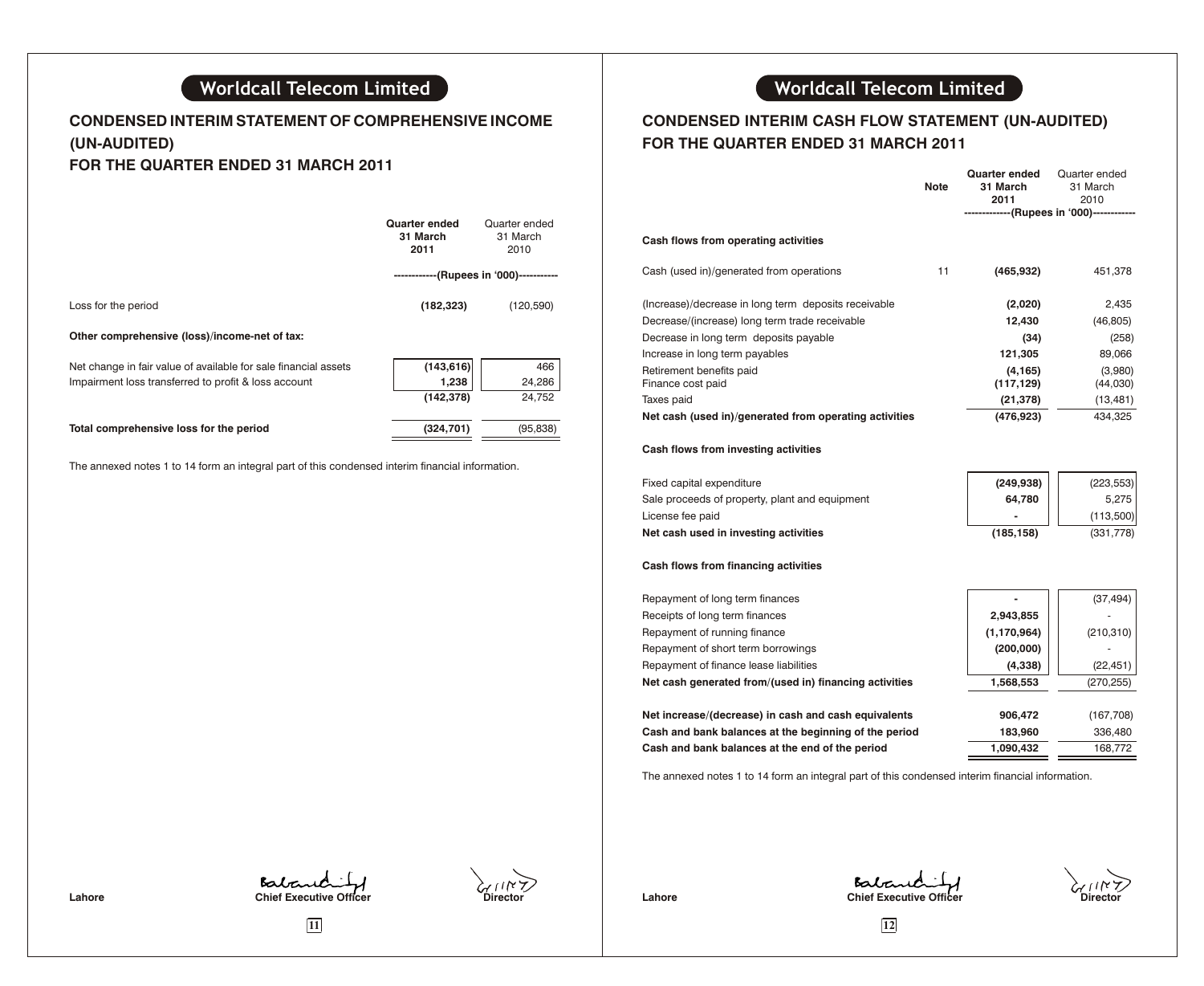# Worldcall Telecom Limited

|                                                                                                                                                                                                                               | Share<br>capital         | premium<br><b>Share</b> | available for<br>sale assets | Accumulated<br>profit/(loss) | Revaluation<br>reserve | Total       |
|-------------------------------------------------------------------------------------------------------------------------------------------------------------------------------------------------------------------------------|--------------------------|-------------------------|------------------------------|------------------------------|------------------------|-------------|
|                                                                                                                                                                                                                               | <br> <br> <br> <br> <br> |                         |                              |                              |                        |             |
| Balance as at 31 December 2009                                                                                                                                                                                                | 8,605,716                | 837,335                 | (70, 475)                    | 1,674,903                    | 331,574                | 11,379,053  |
| income /(loss) for the period<br>revaluation<br>Transfer to surplus on<br>Total comprehensive                                                                                                                                 |                          |                         | 24,752                       | (1,696)<br>(120,590)         | 1696                   | (95, 838)   |
| Balance as at 31 March 2010                                                                                                                                                                                                   | 8,605,716                | 837,335                 | (45, 723)                    | 1,552,617                    | 333,270                | 11,283,215  |
| oss for the period<br>Total comprehensive                                                                                                                                                                                     |                          |                         | (26, 825)                    | (1,026,416)                  |                        | (1,053,241) |
| Transfer to surplus on revaluation                                                                                                                                                                                            |                          |                         |                              | (5,090)                      | 5,090                  |             |
| Balance as at 31 December 2010                                                                                                                                                                                                | 8,605,716                | 837,335                 | (72,548)                     | 521,111                      | 338,360                | 10,229,974  |
| loss for the period<br>Total comprehensive                                                                                                                                                                                    |                          |                         | (142, 378)                   | (182, 323)                   |                        | (324, 701)  |
| Transfer to surplus on revaluation                                                                                                                                                                                            |                          |                         |                              | (1,697)                      | 1,697                  |             |
| rch 2011<br>Balance as at 31 Mar                                                                                                                                                                                              | 8,605,716                | 837,335                 | (214, 926)                   | 337,091                      | 340,057                | 9,905,273   |
| contrast from the contrast of the fact of the state of the state of the resource of the contrast of the contrast of the resource of the resource of the resource of the resource of the resource of the resource of the resou |                          |                         |                              |                              |                        |             |

**1 3**

**CONDENSED INTERIM STATEMENT OF CHANGES IN EQUITY**

CONDENSED INTERIM STATEMENT OF CHANGES IN EQUITY

**(UN-AUDITED)**

**FOR THE QUARTER ENDED 31 MARCH 2011**

(UN-AUDITED)<br>FOR THE QUARTER ENDED 31 MARCH 2011

**Fair value reserve-**

The annexed notes 1 to 14 form an integral part of this condensed interim financial information. o

# **Lahore Chief Executive Officer Director**

Chief Executive Office

Lahore

Eatant

# Worldcall Telecom Limited

# **NOTES TO THE CONDENSED INTERIM FINANCIAL INFORMATION (UN-AUDITED) FOR THE QUARTER ENDED 31 MARCH 2011**

#### **1 Legal status and nature of business**

Worldcall Telecom Limited ("the Company") is a public limited company incorporated in Pakistan on 15 March 2001 under the Companies Ordinance, 1984 and its shares are quoted on the Karachi and Lahore Stock Exchanges. The Company commenced its operations on 01 December 2004 and is engaged in providing Wireless Local Loop ("WLL") and Long Distance & International ("LDI") services in Pakistan, operation and maintenance of public payphones network and re-broadcasting international/national satellite/terrestrial wireless and cable television and radio signals as well as interactive communication and to establish, maintain and operate the licensed telephony services. The Company has been licensed by Pakistan Telecommunication Authority ("PTA") and Pakistan Electronic Media Regulatory Authority ("PEMRA") for these purposes. The registered office of the Company is situated at 67A, C-III, Gulberg III, Lahore. In the year ended 30 June 2008, 56.80% shares (488,839,429 ordinary shares) had been acquired by Oman Telecommunications Company SAOG ("the Parent company").

#### **2 Statement of Compliance**

This condensed interim financial information has been prepared in accordance with approved accounting standards as applicable in Pakistan for interim financial reporting. The disclosures in the condensed interim financial information do not include the information reported for full annual financial statements and should therefore be read in conjunction with financial statements for the year ended 31 December 2010.

#### **3. Significant accounting judgments and estimates**

The preparation of condensed interim financial information in conformity with approved accounting standards requires management to make judgements, estimates and assumptions that affect the application of accounting policies and reported amounts of assets and liabilities, income and expenses. The estimates and associated assumptions and judgements are based on historical experience and various other factors that are believed to be reasonable under the circumstances, the result of which form the basis of making the judgements about carrying values of assets and liabilities that are not readily apparent from other sources. Actual results may differ from these estimates. In preparing this condensed interim financial information, the significant judgements made by management in applying accounting policies and the key sources of estimation were the same as those that were applied to the financial statements for the period ended 31 December 2010.

#### **4 Accounting policies**

Accounting polices adopted for preparation of this condensed interim financial information are same as those applied in the preparation of the audited financial statements of the Company for the year ended 31 December 2010 and stated therein, except for addition of the following:

**4.1** The revenue under Universal Service Fund (USF) services and subsidy agreement is recognized under IAS-18 based on stage of completion with reference to the achievement of each milestone as provided in the agreement.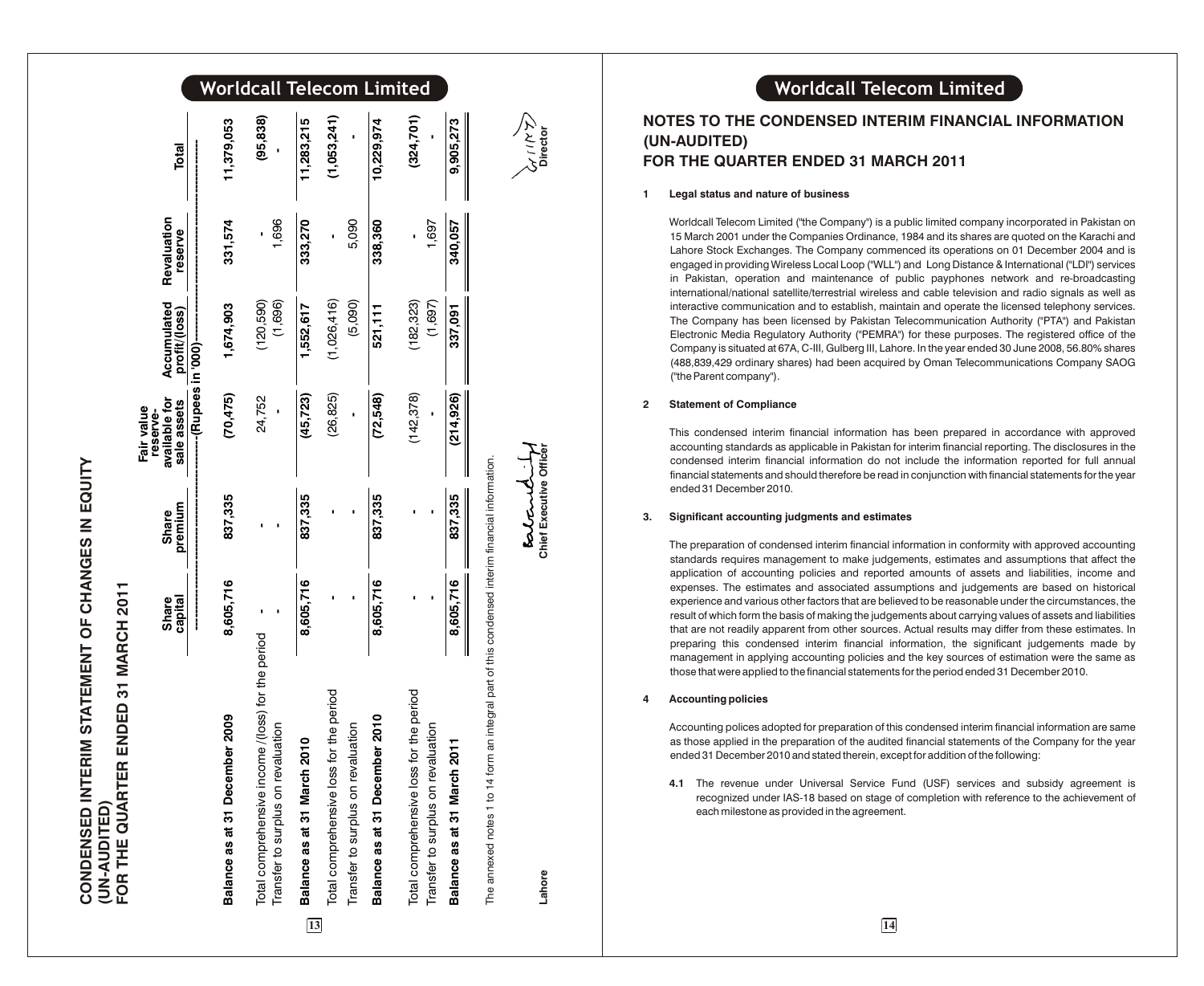|    |     |                                                                                                                                                                                                                                                      | <b>Note</b> | 31 March<br>2011 | 31 December<br>2010              |
|----|-----|------------------------------------------------------------------------------------------------------------------------------------------------------------------------------------------------------------------------------------------------------|-------------|------------------|----------------------------------|
| 5. |     | Property, plant and equipment                                                                                                                                                                                                                        |             |                  | --------(Rupees in '000)-------- |
|    |     |                                                                                                                                                                                                                                                      |             |                  |                                  |
|    |     | Owned and leased assets:                                                                                                                                                                                                                             |             |                  |                                  |
|    |     | Opening net book value                                                                                                                                                                                                                               |             | 12,795,044       | 12,110,704                       |
|    |     | Additions during the period/year                                                                                                                                                                                                                     | 5.1         | 133,851          | 2,168,659                        |
|    |     |                                                                                                                                                                                                                                                      |             | 12,928,895       | 14,279,363                       |
|    |     | Disposals for the period/year - NBV                                                                                                                                                                                                                  | 5.2         | (15, 528)        | (5, 115)                         |
|    |     | Transferred to investment properties                                                                                                                                                                                                                 |             |                  | (5,760)                          |
|    |     | Adjustment during the period/year -NBV                                                                                                                                                                                                               |             |                  | (43, 257)                        |
|    |     | Depreciation for the period/year                                                                                                                                                                                                                     |             | (376, 466)       | (1,430,187)                      |
|    |     | Closing net book value                                                                                                                                                                                                                               | 5.3         | 12,536,901       | 12,795,044                       |
|    | 5.1 | <b>Break-up of additions</b>                                                                                                                                                                                                                         |             |                  |                                  |
|    |     | Freehold land                                                                                                                                                                                                                                        |             |                  | 5,760                            |
|    |     | Leasehold improvements                                                                                                                                                                                                                               |             | 770              | 1,141                            |
|    |     | Plant and equipment                                                                                                                                                                                                                                  |             | 119,400          | 2,132,163                        |
|    |     | Office equipment                                                                                                                                                                                                                                     |             | 740              | 7,635                            |
|    |     | Computers                                                                                                                                                                                                                                            |             | 12,941           | 8,908                            |
|    |     | Furniture and fixtures                                                                                                                                                                                                                               |             |                  | 552                              |
|    |     | Vehicles                                                                                                                                                                                                                                             |             |                  | 9,335                            |
|    |     | Lab and other equipment                                                                                                                                                                                                                              |             |                  | 3,165                            |
|    |     |                                                                                                                                                                                                                                                      |             | 133,851          | 2,168,659                        |
|    | 5.2 | Break-up of disposals -NBV                                                                                                                                                                                                                           |             |                  |                                  |
|    |     |                                                                                                                                                                                                                                                      |             |                  |                                  |
|    |     | Leasehold improvements                                                                                                                                                                                                                               |             |                  | (41)                             |
|    |     | Plant and equipment                                                                                                                                                                                                                                  |             | (1,605)          | (2, 173)                         |
|    |     | Office equipment                                                                                                                                                                                                                                     |             | (5)              | (1, 139)                         |
|    |     | Computers                                                                                                                                                                                                                                            |             | (7)              | (58)                             |
|    |     | Furniture and fixtures                                                                                                                                                                                                                               |             |                  | (208)                            |
|    |     | Vehicles                                                                                                                                                                                                                                             |             | (13, 911)        | (1, 496)                         |
|    |     |                                                                                                                                                                                                                                                      |             | (15, 528)        | (5, 115)                         |
|    | 5.3 | Property, plant & equipment includes equipment deployed in implementing the USF network<br>which is subject to lien exercisable by USF Company in the event of failure by the Company to<br>maintain service availability and quality specification. |             |                  |                                  |
|    |     |                                                                                                                                                                                                                                                      |             | 31 March         | 31 December                      |
|    |     |                                                                                                                                                                                                                                                      | <b>Note</b> | 2011             | 2010                             |
|    |     |                                                                                                                                                                                                                                                      |             |                  | --------(Rupees in '000)-------- |

#### **6 Intangible assets- NBV**

| Licenses               |     | 2.011.875      | 2.051.442 |
|------------------------|-----|----------------|-----------|
| Patents and copyrights |     | 726            | 926       |
| Softwares              |     | $\blacksquare$ | 450       |
| Goodwill               | 6.1 | 2.553.494      | 2.553.494 |
|                        |     | 4,566,095      | 4,606,312 |

**6.1** Goodwill represents the difference between the cost of the acquisition (fair value of consideration paid) and the fair value of the net identifiable assets acquired at the time of merger of Worldcall Telecom Limited with Worldcall Communications Limited, Worldcall Multimedia Limited and Worldcall Broadband Limited.

The Company assessed the recoverable amount at 31 March 2011 and determined that as of this date there is no indication of impairment of Goodwill. The recoverable amount was calculated on the basis of five year financial business plan which assumes substantial cash inflows from either investing or financing activities. During the current period long term loan facility of USD 35 million was obtained by the Company as assumed in the five year financial business plan.

The business plan also includes a comprehensive analysis of the existing operational deployments of the Company along with strategic direction of future investments and business growth. Discount rate of 16% was used for the calculation of net present value of future cash flows. The cash flows beyond the five years period have been extrapolated using a steady 5% growth rate which is consistent with the long-term average growth rate for the industry, whereas for impairment calculation no growth is considered in cash flows beyond five years as per International Accounting Standard 36-Impairment of Assets.

|                                                  | 31 March | 31 December                      |
|--------------------------------------------------|----------|----------------------------------|
|                                                  | 2011     | 2010                             |
| Long term investment-classified as held for sale |          | --------(Rupees in '000)-------- |
| Foreign subsidiary - unquoted                    |          |                                  |

**Worldcall Telecommunications Lanka (Pvt) Limited incorporated in Sri Lanka**

7,221,740 ( 31 December 2010: 7,221,740) ordinary shares of Sri Lankan Rupees 10/-each. Equity held 70.65% (31 December 2010: 70.65%) **44,406** 44,406

| $10.03\%$ (or December 2010, $10.03\%$ ) | ------   | 77,700   |
|------------------------------------------|----------|----------|
| Share deposit money                      | 13,671   | 13,671   |
|                                          | 58,077   | 58.077   |
| Less: Provision for impairment           | (58,077) | (58,077) |
|                                          | -        |          |

**7.1** The Company's foreign subsidiary namely Worldcall Telecommunications Lanka (Private) Limited has been suffering losses since last many years as the demand for payphones in Sri Lanka has greatly diminished. Keeping in view the Sri Lankan market conditions and negative equity of the subsidiary, the management decided and approved the winding up of the subsidiary. Long term investment in subsidiary was classified as discontinued operations.

|   |                                 | 31 March  | 31 December                      |
|---|---------------------------------|-----------|----------------------------------|
|   |                                 | 2011      | 2010                             |
|   |                                 |           | --------(Rupees in '000)-------- |
| 8 | Long term loan                  |           |                                  |
|   | Received during the period      | 2,943,855 | $\blacksquare$                   |
|   | Less: Initial transaction cost  | (42, 668) | $\blacksquare$                   |
|   |                                 | 2,901,187 | $\blacksquare$                   |
|   | Exchange gain during the period | (2,730)   | $\blacksquare$                   |
|   |                                 | 2,898,457 | $\blacksquare$                   |

This represents foreign currency syndicated loan facility amounting to USD 35 million from Askari Bank Limited OFF-Shore Banking Unit, Bahrain with the lead arranger being Askari Bank Limited. As at 31 March 2011 USD 34.5 million have been drawn from this facility. This loan is re-payable in 20 equal quarterly installments with 2 years grace period commencing 06 June 2013. Profit is charged at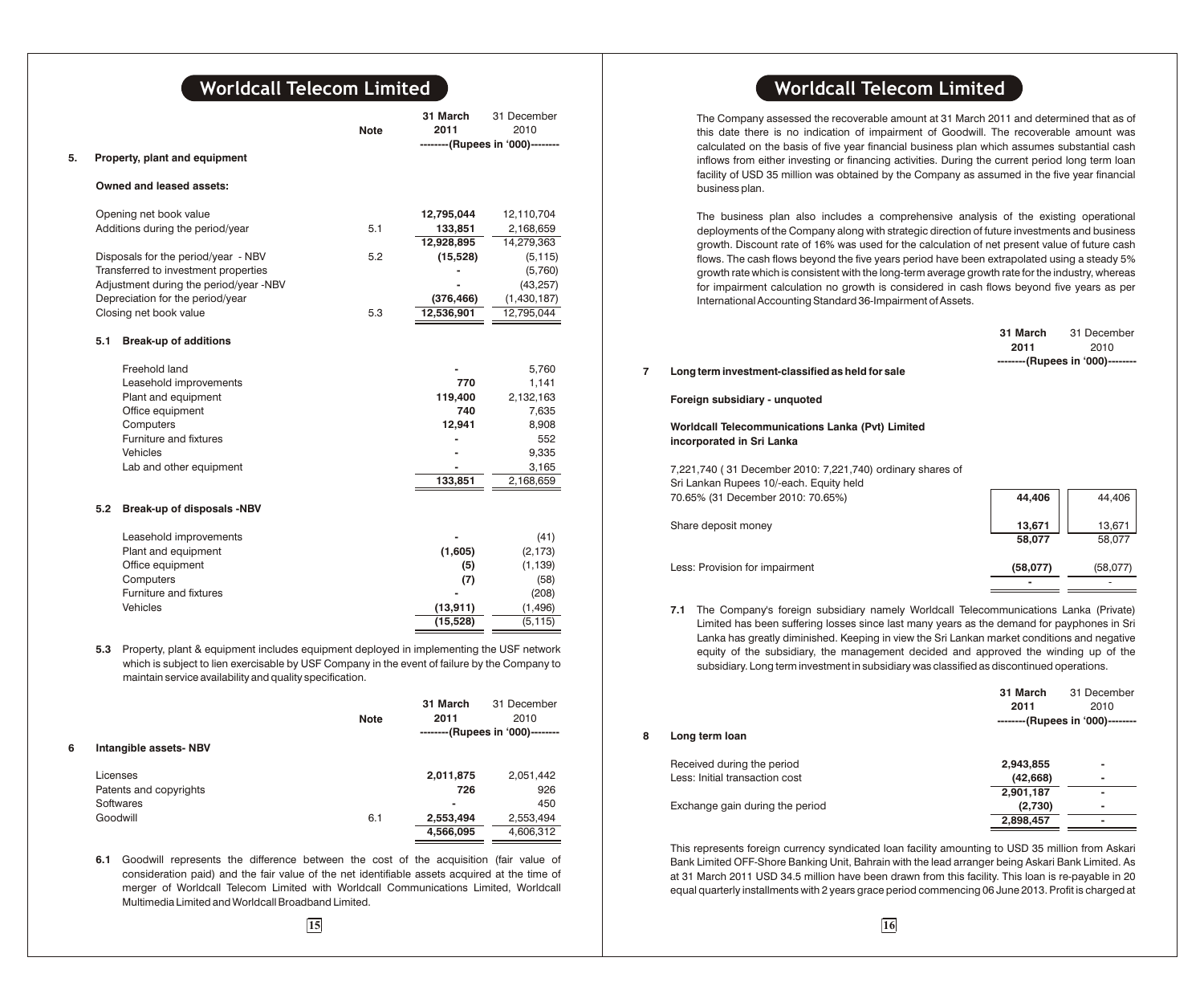three months average LIBOR plus 1.75% per annum and monitoring fee at 1.2% per annum. To secure the facility an unconditional, irrevocable, first demand stand-by letter of credit has been issued by National Bank of Oman favoring Askari Bank Limited against the corporate guarantee of Oman Telecommunication Company SAOG. This arrangement shall remain effective until all obligations under the facility are settled.

#### **9 Deferred income**

It represents the amount received against contracts valuing Rs 786 million and 487 million for the deployment of network in MTR-I and GTR respectively awarded by Universal Service Fund (USF), a Company established for the purpose of increasing teledensity in Pakistan.

#### **10 Contingencies and commitments**

#### **Contingencies**

#### **10.1 Billing disputes with PTCL**

- **10.1.1** There is a dispute of Rs. 72.54 million (31 December 2010: Rs 72.22 million) with PTCL of non revenue time of prepaid calling cards and Rs. 22.57 million (31 December 2010: Rs 32.13 million) for excess minutes billed on account of interconnect and settlement charges. The management is hopeful that matter will be decided in favour of the Company.
- **10.1.2** PTCL has charged the Company excess Domestic Private Lease Circuits (DPLC) and other media charges amounting to Rs. 144.13 million (31 December 2010: Rs.140.07 million) on account of difference in rates, distances and date of activation. Further, the Company has also deposited Rs. 40 million (31 December 2010: Rs. 40 million) in Escrow Account on account of dispute of charging of bandwidth charges from the date of activation of Digital Interface Units (DIUs) for commercial operation and in proportion to activation of DIUs related to each DPLC link and excess charging in respect of Karachi-Rawalpindi link which was never activated. The management is hopeful that matter will be decided in favour of the Company.

#### **10.2 Disputes with Pakistan Telecommunication Authority (PTA)**

- **10.2.1** There is a dispute with PTA on payment of annual microwave and BTS registration charges amounting to Rs.13 million (31 December 2010: Rs. 13 million). The matter is presently pending adjudication before the Honorable Lahore High Court Lahore. The Company is hopeful of a favorable decision.
- **10.2.2** There is a dispute with PTA on roll out of Company's 479 MHz and 3.5 GHz frequency bands licenses for allegedly not completing roll out within prescribed time. The dispute is pending adjudication at PTA. The Company is hopeful that the issue will be favorably resolved at the level of PTA in as much as Company has now started it roll out plan.
- **10.2.3** There is a dispute with PTA on payment of R&D Fund contribution amounting to Rs. 11.3 million (31 December 2010: Rs. 11.3 million). The legal validity of this fund is under challenge before the Honorable Supreme Court of Pakistan. The Company has also gone into appeal against the demand before the Honorable Lahore High Court Lahore. The Company is hopeful of a favorable decision.
- **10.2.4** There is a dispute with PTA on payment of contribution of APC for USF for the period prior to the valid formation of USF fund by the Federal Government amounting to Rs. 491 million (31 December 2010: Rs. 491 million). Out of this amount, Rs. 223 million has been deposited with

PTA. The matter is pending adjudication before the Honorable Supreme Court of Pakistan. The Company is hopeful of a favorable decision.

#### **10.3 Taxation issues**

- **10.3.1** Income Tax Return for the tax year ended 30 June 2006 was filed under the self assessment scheme. Subsequently, the case was reopened by invoking the provisions of section 122 (5A). Additions were made on account of brought forward losses, gratuity and goodwill of Rs. 773 million. The Company filed an appeal before the Commissioner of Income Tax (Appeals). The Commissioner of Income Tax (Appeals) dismissed the appeal of the Company and now the Company has filed appeal in Income Tax Appellate Tribunal Lahore against the order of Commissioner of Income Tax (Appeals). The management is hopeful that the matter will be decided in favour of the Company.
- **10.3.2** Income Tax Returns for the tax year ended 30 June 2003 were filed under the self assessment scheme of Worldcall Communications Limited, Worldcall Multimedia Limited, Worldcall Broadband Limited and Worldcall Phonecards Limited, now merged into the Company. The Company has received orders under section 122(5A) against the said returns filed under self assessment on 02 January 2009. As per Orders, the Income Tax Department intends to amend the returns on certain issues such as depreciation, turnover tax adjustment, gratuity provision, share premium, allocation of expenses to capital gain, mark up from associates and share deposit money amounting to Rs. 29.9 million. An appeal has been filed by the Company against the orders before the Commissioner of Income Tax (Appeals). Commissioner of Income Tax (Appeals) has restored the original assessment order U/S 177 dated 17 May 2005 for Worldcall Broadband Limited. Remaining appeals were also decided and a partial relief was given by CIT (Appeals), while being aggrieved, the Company has filed appeals in Income Tax Appellate Tribunal Lahore. Based on legal advice, the management is hopeful that matter will be decided in favour of the Company.
- **10.3.3** There is a dispute with sales tax authorities for payment of Rs.167 million claimed and obtained as sales tax refund in the year 2006 by the Company. The matter is presently being adjudicated by the Honorable Lahore High Court Lahore. An injunction currently holds field which precludes recovery from the Company. The Company has paid 20% of principal amount to date to the department against the said dispute. Moreover, this is an industrial issue and in case companies of other jurisdiction the Inland Revenue Tribunal has dismissed the case of sales tax authorities. It is therefore, the Company is hopeful of a favorable decision.

|                                                    | 31 March<br>2011<br>---------(Rupees in '000)--------- | 31 December<br>2010 |
|----------------------------------------------------|--------------------------------------------------------|---------------------|
| Commitments                                        |                                                        |                     |
| 10.4 Outstanding quarantees                        | 1,012,103                                              | 1,012,853           |
| 10.5 Commitments in respect of capital expenditure | 909,571                                                | 757,484             |
| 10.6 Outstanding letters of credit                 | 59,179                                                 | 75,800              |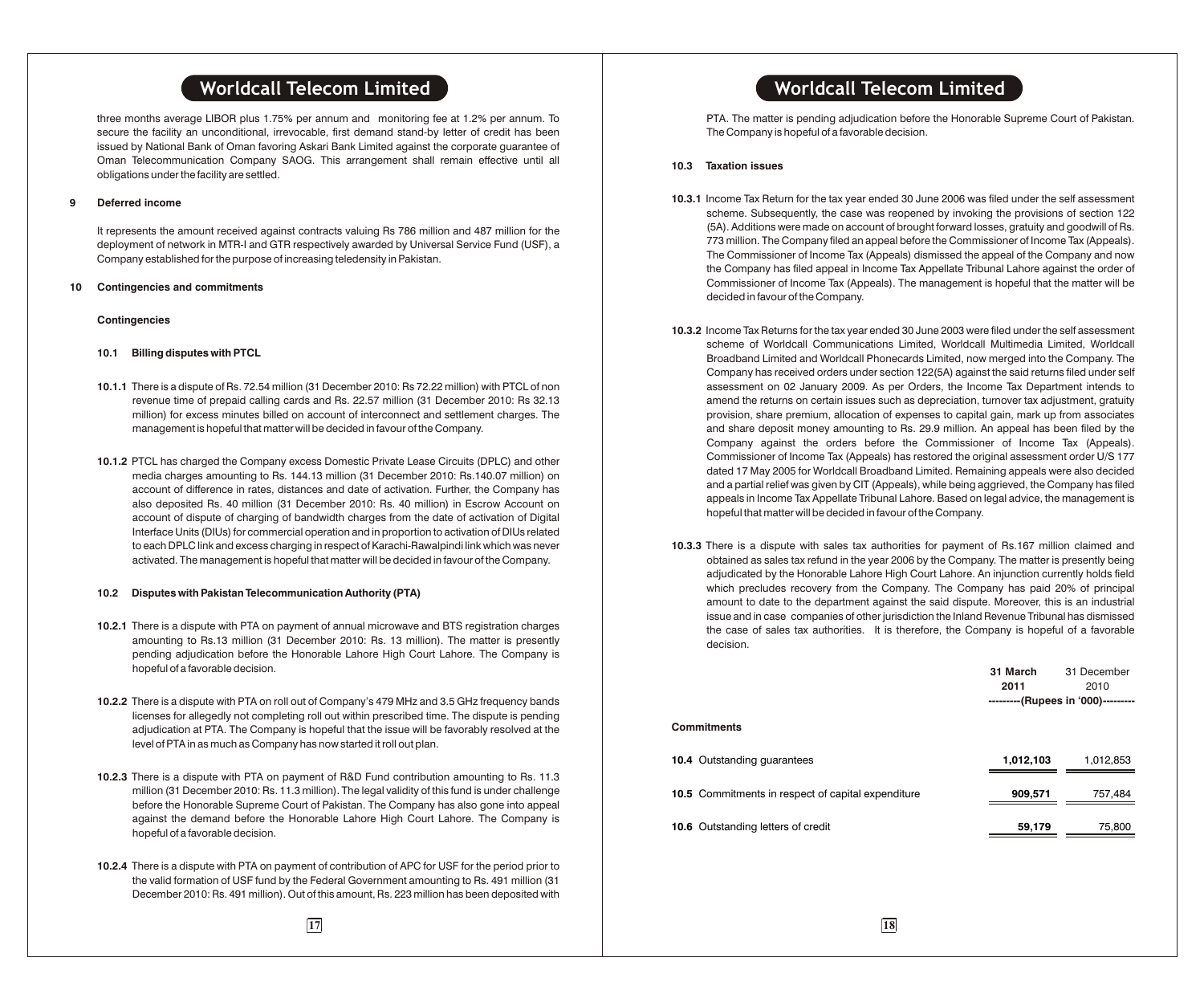|                                                        | Quarter ended<br>31 March<br>2011 | Quarter ended<br>31 March<br>2010  |
|--------------------------------------------------------|-----------------------------------|------------------------------------|
|                                                        |                                   | ---------(Rupees in '000)--------- |
| Cash generated from operations                         |                                   |                                    |
| Loss before taxation                                   | (267, 692)                        | (160, 692)                         |
| Adjustment for non-cash charges and other items:       |                                   |                                    |
| Depreciation                                           | 376,466                           | 342,012                            |
| Amortization of intangible assets                      | 26,059                            | 25,082                             |
| Interest on PTA license fee                            |                                   | 34.219                             |
| Amortization of transaction cost                       | 3.086                             | 2.703                              |
| Amortization of receivables                            | (405)                             | 18,437                             |
| Provision for doubtful receivables                     | 19,892                            | 68,902                             |
| Provision for store and spares                         | 1,000                             | 2,000                              |
| Impairment loss on available for sale financial assets | 1,238                             | 24.286                             |
| Exchange gain on foreign currency loan                 | (2,730)                           |                                    |
| Gain on disposal of property, plant and equipment      | (49, 253)                         | (4,313)                            |
| Retirement benefits                                    | 22,985                            | 25,102                             |
| Finance cost                                           | 185,923                           | 166,286                            |
| Profit before working capital changes                  | 316,569                           | 544,024                            |
| Effect on cash flow due to working capital changes:    |                                   |                                    |
| (Increase)/Decrease in the current assets              |                                   |                                    |
| Stores and charge                                      | (5.052)                           | <b>DO 104</b>                      |

| Stores and spares                          | (5,053)    | 38,184     |
|--------------------------------------------|------------|------------|
| Stock in trade                             | (5,323)    | (9,596)    |
| Trade debts                                | (189, 210) | (612, 155) |
| Loans and advances                         | 189        | (43, 378)  |
| Deposits and prepayments                   | (30, 507)  | (35, 945)  |
| Other receivables                          | (32, 535)  | 398        |
| Increase/(Decrease) in current liabilities |            |            |
| Trade and other payables                   | (520, 062) | 569.846    |
|                                            | (782, 501) | (92, 646)  |
|                                            | (465,932)  | 451.378    |

#### **12 Related party transactions**

The related parties comprise of shareholders, foreign subsidiary, local associated companies, related group companies, directors of the Company, companies where directors also hold directorship and key management employees. Significant transactions with related parties are as follows:

|                                         |                                                              | <b>Quarter ended</b><br>31 March<br>2011 | Quarter ended<br>31 March<br>2010  |
|-----------------------------------------|--------------------------------------------------------------|------------------------------------------|------------------------------------|
|                                         |                                                              |                                          | ---------(Rupees in '000)--------- |
| <b>Relationship with</b><br>the Company | Nature of transactions                                       |                                          |                                    |
| Parent Company                          | Purchase of goods and services<br>Sale of goods and services | 75,329<br>76,711                         | 204,117<br>102,591                 |

# **Worldcall Telecom Limited Worldcall Telecom Limited**

|                                         |                                                                                                                                          | Quarter ended<br>31 March<br>2011 | Quarter ended<br>31 March<br>2010         |
|-----------------------------------------|------------------------------------------------------------------------------------------------------------------------------------------|-----------------------------------|-------------------------------------------|
|                                         |                                                                                                                                          |                                   | ---------(Rupees in '000)---------        |
| <b>Relationship with</b><br>the Company | Nature of transactions                                                                                                                   |                                   |                                           |
| Other related parties                   | Purchase of goods and services<br>Purchase of property<br>Sale of goods and services<br>Interest on loan<br>Provision for doubtful debts | 2,169<br>11,000<br>110<br>۰       | 23,350<br>20,000<br>77<br>1.175<br>54.648 |
| Key management personnel                | Salaries and other employee benefits                                                                                                     | 84.690                            | 71.188                                    |

All transactions with related parties have been carried out on commercial terms and conditions.

|                                                               | 31 March<br>2011     | 31 December<br>2010                |
|---------------------------------------------------------------|----------------------|------------------------------------|
|                                                               |                      | ---------(Rupees in '000)--------- |
| <b>Period end balances</b>                                    |                      |                                    |
| Receivable from related parties<br>Payable to related parties | 220,692<br>1,166,949 | 207.814<br>1,156,250               |

These are in normal course of business and are interest free.

#### **13 Date of authorization for issue**

This condensed interim financial information was authorized for issue on 28 April 2011 by the Board of Directors of the Company.

#### **14 General**

- **14.1** Figures have been rounded off to the nearest thousand of rupee.
- **14.2** Certain Comparatives amounts have been reclassified to conform to current period presentation. Material reclassifications are summarized below:
	- **-** License fee payable amounting to Rs. 1,021.5 million previously grouped in current maturities of non-current liabilities has now been shown separately.
	- **-** Deferred income amounting to Rs. 254.7 million previously grouped in long term payables has now been shown separately.



**Lahore Chief Executive Officer** 

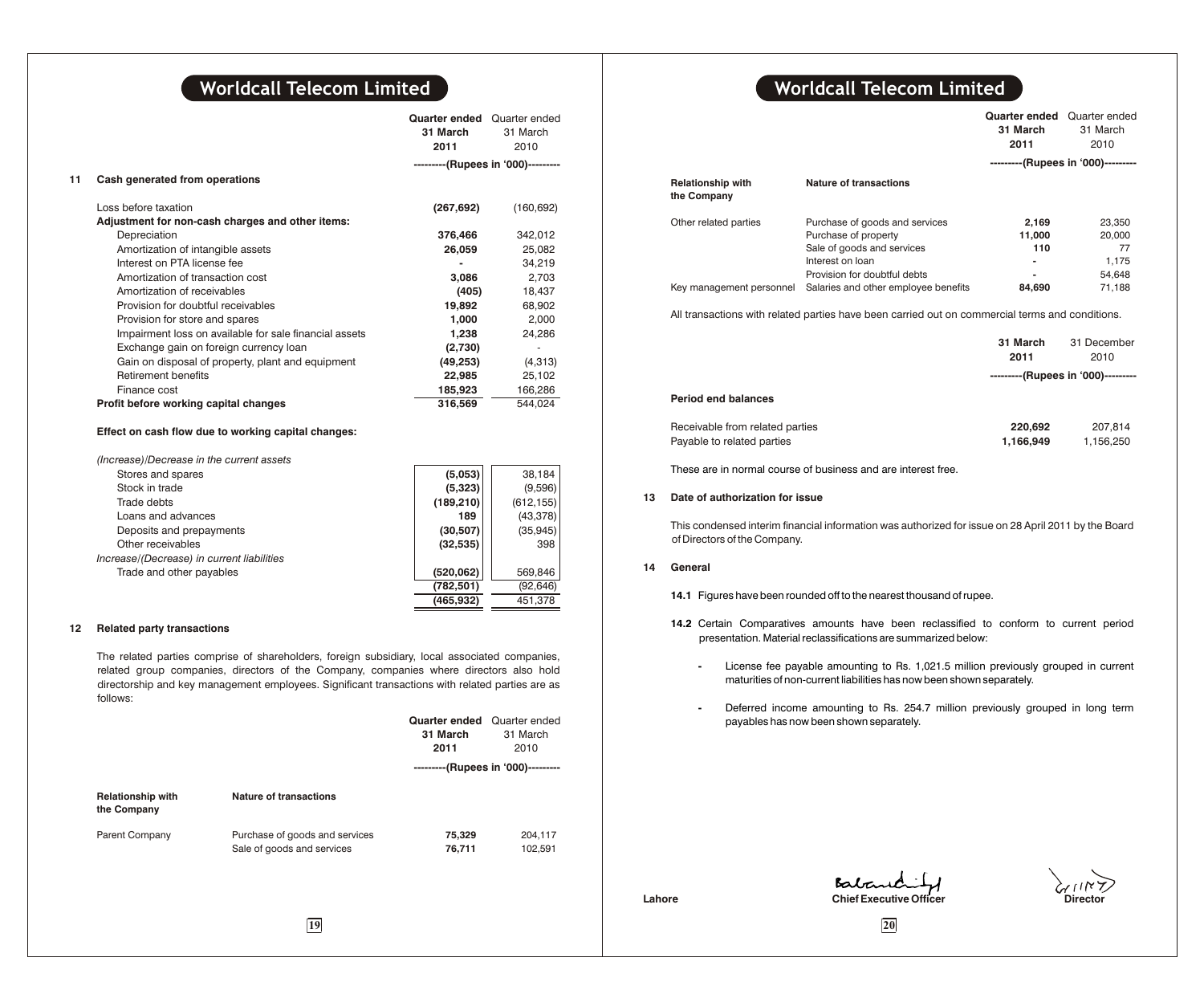# **WORLDCALL TELECOM LIMITED AND ITS SUBSIDIARY**

# **CONDENSED CONSOLIDATED INTERIM FINANCIAL INFORMATION (UN-AUDITED)**

# **31 MARCH 2011**

# **Worldcall Telecom Limited Group Notationally related Worldcall Telecom Limited Group**

# **DIRECTORS' REVIEW**

The Directors of Worldcall Telecom Limited ("WTL" or the "Parent Company") are pleased to present condensed consolidated financial information of the Group for the three months ended 31 March 2011.

# **Group Foreign Subsidiary**

### **WorldCall Telecommunications Lanka (Pvt.) Limited**

Winding up of the subsidiary is in process as approved in the last year's AGM of the Parent Company. In annexed condensed consolidated financial information, the subsidiary has been accounted for under IFRS 5 as discontinued operations.

For and on behalf of the Board of Directors

Batantity

**Lahore Babar Ali Syed** 28 April 2011 **Chief Executive Officer**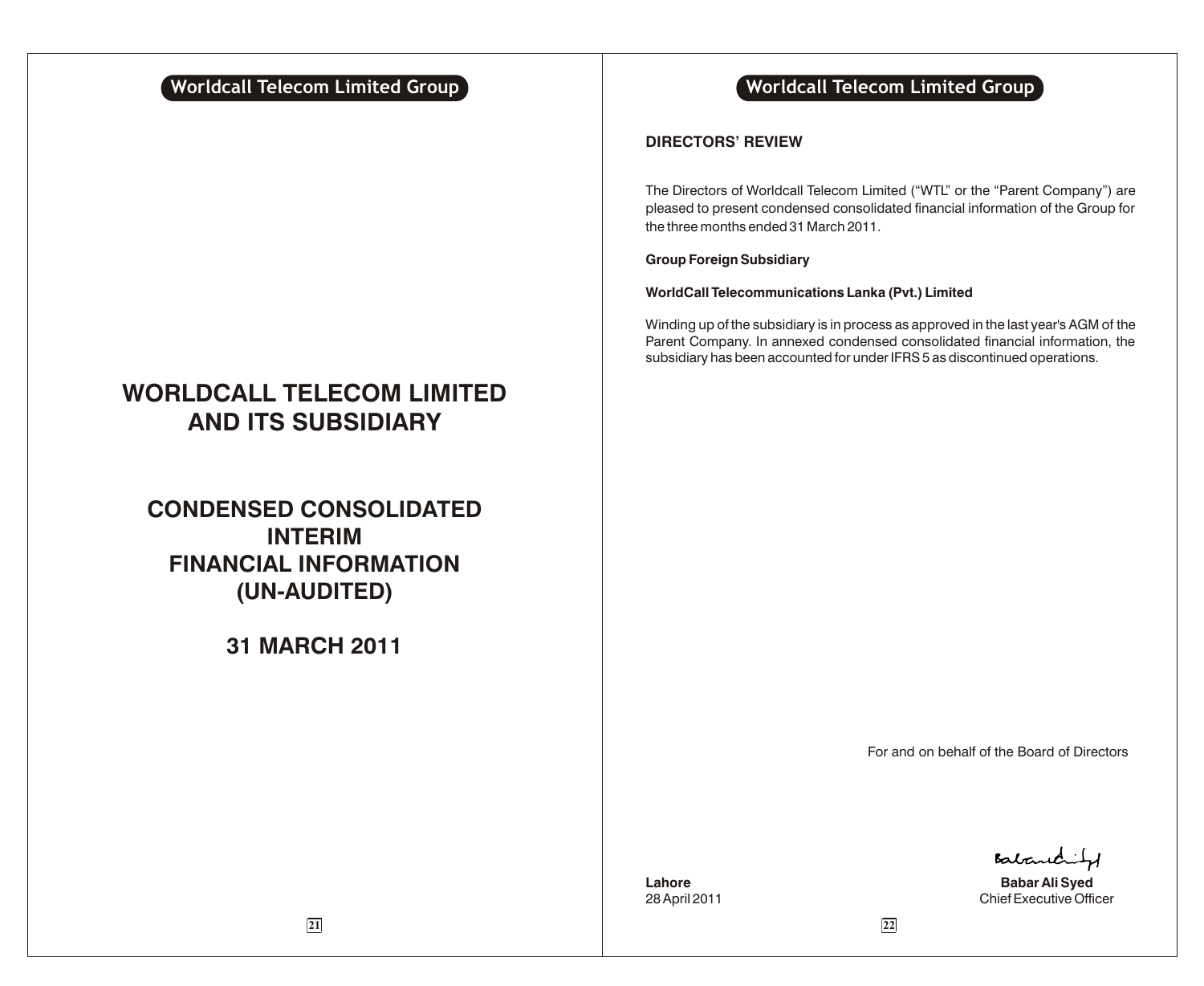# **Worldcall Telecom Limited Group**

# **CONDENSED CONSOLIDATED INTERIM BALANCE SHEET (Un-Audited) AS AT 31 MARCH 2011**

|                                                                                                               | Note | 31 March<br>2011         | 31 December<br>2010    | <b>FOR THE QUARTER ENDED 31 MA</b>                     |                     |
|---------------------------------------------------------------------------------------------------------------|------|--------------------------|------------------------|--------------------------------------------------------|---------------------|
|                                                                                                               |      |                          | ---(Rupees in '000)--  |                                                        |                     |
| <b>NON CURRENT ASSETS</b>                                                                                     |      |                          |                        |                                                        |                     |
| Tangible fixed assets                                                                                         |      |                          |                        |                                                        |                     |
| Property, plant and equipment                                                                                 | 6    | 12,536,901               | 12.795.044             |                                                        |                     |
| Capital work-in-progress                                                                                      |      | 881,621                  | 751,378                |                                                        |                     |
|                                                                                                               |      | 13,418,522               | 13,546,422             |                                                        |                     |
| Intangible assets                                                                                             | 7    | 4,566,095                | 4,606,312              | <b>Continuing operations</b>                           |                     |
| <b>Investment properties</b>                                                                                  |      | 89,900                   | 89.900                 |                                                        |                     |
| Long term trade receivable                                                                                    |      | 34,375                   | 46,805                 |                                                        |                     |
| <b>Deferred taxation</b>                                                                                      |      | 120,589                  | 18,953                 | Revenue -Net                                           |                     |
| Long term deposits                                                                                            |      | 65,459<br>18,294,940     | 63,439                 | Direct cost                                            |                     |
| <b>CURRENT ASSETS</b>                                                                                         |      |                          | 18,371,831             | <b>Gross profit</b>                                    |                     |
| Stores and spares                                                                                             |      | 196,128                  | 192,075                | Operating cost                                         |                     |
| Stock in trade                                                                                                |      | 198,241                  | 192,917                |                                                        |                     |
| Trade debts                                                                                                   |      | 2,186,141                | 2,016,418              | <b>Operating (loss)/profit</b>                         |                     |
| Loans and advances - considered good<br>Deposits and prepayments                                              |      | 383,927<br>204,558       | 384,116<br>174,051     | Finance cost                                           |                     |
| Other receivables                                                                                             |      | 57,534                   | 24,999                 |                                                        |                     |
| Short term investments                                                                                        |      | 166,856                  | 310,472                |                                                        |                     |
| Income tax recoverable-net                                                                                    |      | 160,545                  | 155,433                | Impairment loss on available for sale financial assets |                     |
| Cash and bank balances                                                                                        |      | 1,090,432                | 183,960                |                                                        |                     |
| Non current assets classified as held for sale                                                                | 8    | 4,644,362<br>466         | 3,634,441<br>144       | Other operating income                                 |                     |
|                                                                                                               |      | 4,644,828                | 3,634,585              | Loss before taxation                                   |                     |
| <b>CURRENT LIABILITIES</b>                                                                                    |      |                          |                        | Taxation                                               |                     |
| Current maturities of non-current liabilities                                                                 |      | 1,223,658                | 1,224,671              | Loss after taxation from continuing operations         |                     |
| Running finance under mark-up arrangements - secured                                                          |      |                          | 1,170,964              |                                                        |                     |
| Short term borrowings                                                                                         |      |                          | 200,000                |                                                        |                     |
| License fee payable<br>Trade and other payables                                                               |      | 1,021,500<br>4,126,469   | 1,021,500<br>4,644,195 | <b>Discontinued operations</b>                         |                     |
| Interest and mark-up accrued                                                                                  |      | 282,031                  | 170,569                | Loss for the period from discontinued operations       |                     |
|                                                                                                               |      | 6,653,658                | 8,431,899              |                                                        |                     |
| Non current liabilities classified as held for sale                                                           | 8    | 20,021                   | 18,139                 |                                                        |                     |
| <b>NET CURRENT LIABILITIES</b>                                                                                |      | 6,673,679<br>(2,028,851) | 8,450,038              |                                                        |                     |
|                                                                                                               |      |                          | (4,815,453)            | Attributable to:                                       |                     |
| <b>NON CURRENT LIABILITIES</b>                                                                                |      |                          |                        | Equity holders of parent                               |                     |
| Term finance certificates -secured                                                                            |      | 2,168,819                | 2,166,079              | Non controlling interest                               |                     |
| Long term loan                                                                                                | 9    | 2,898,457                |                        |                                                        |                     |
| Deferred income<br><b>Retirement benefits</b>                                                                 | 10   | 254,716<br>245,798       | 254,716<br>226.979     |                                                        |                     |
| Liabilities against assets subject to finance lease                                                           |      | 12,983                   | 15,962                 | Loss per share - basic and diluted                     |                     |
| Long term payables                                                                                            |      | 752,950                  | 631,645                | From continuing and discontinued operations            |                     |
| Long term deposits                                                                                            |      | 43,174                   | 43,208                 |                                                        |                     |
|                                                                                                               |      | 6,376,897                | 3,338,589              | From continuing operations                             |                     |
| Contingencies and commitments                                                                                 | 11   | 9,889,192                | 10,217,789             |                                                        |                     |
| <b>REPRESENTED BY</b>                                                                                         |      |                          |                        |                                                        |                     |
| Share capital and reserves                                                                                    |      |                          |                        | The appropriations have been shown in the statemer     |                     |
| Authorized capital                                                                                            |      |                          |                        |                                                        |                     |
| 900,000,000 (31 December 2010: 900,000,000)                                                                   |      |                          |                        | The annexed notes 1 to 15 form an integral part        |                     |
| ordinary shares of Rs. 10 each                                                                                |      | 9,000,000                | 9,000,000              | information.                                           |                     |
| Issued, subscribed and paid up capital                                                                        |      | 8,605,716                | 8,605,716              |                                                        |                     |
| Share premium                                                                                                 |      | 837,335                  | 837,335                |                                                        |                     |
| Fair value reserve-available for sale financial assets                                                        |      | (214, 927)               | (72, 549)              |                                                        |                     |
| Exchange translation reserve                                                                                  |      | (4, 845)                 | (4,910)                |                                                        |                     |
| Accumulated profit<br>Capital and reserves attributable to equity holders of the Company                      |      | 330,577<br>9,553,856     | 517,415<br>9,883,007   |                                                        |                     |
| Non controlling interest                                                                                      |      | (4, 721)                 | (3,578)                |                                                        |                     |
|                                                                                                               |      | 9,549,135                | 9,879,429              |                                                        |                     |
| Surplus on revaluation                                                                                        |      | 340,057                  | 338,360                |                                                        |                     |
|                                                                                                               |      | 9,889,192                | 10,217,789             |                                                        |                     |
|                                                                                                               |      |                          |                        |                                                        |                     |
| The annexed notes 1 to 15 form an integral part of this condensed consolidated interim financial information. |      |                          |                        |                                                        | Baban               |
| Babane<br>Chief Executive Officer<br>Lahore                                                                   |      |                          |                        | Lahore                                                 | <b>Chief Execut</b> |
|                                                                                                               |      |                          |                        |                                                        |                     |
| 23                                                                                                            |      |                          |                        |                                                        | 24                  |
|                                                                                                               |      |                          |                        |                                                        |                     |

# **Worldcall Telecom Limited Group**

# **CONDENSED CONSOLIDATED INTERIM PROFIT AND LOSS ACCOUNT (UN-AUDITED)**

# **FOR THE QUARTER ENDED 31 MARCH 2011**

|                                                        | <b>Note</b> | <b>Quarter ended</b><br>31 March<br>2011   | Quarter ended<br>31 March<br>2010 |
|--------------------------------------------------------|-------------|--------------------------------------------|-----------------------------------|
|                                                        |             | --------------(Rupees in '000)------------ |                                   |
| <b>Continuing operations</b>                           |             |                                            |                                   |
| Revenue -Net                                           |             | 1,626,648                                  | 2,398,870                         |
| Direct cost                                            |             | (1,421,265)                                | (1, 917, 451)                     |
| <b>Gross profit</b>                                    |             | 205,383                                    | 481,419                           |
| Operating cost                                         |             | (364, 341)                                 | (422,060)                         |
| <b>Operating (loss)/profit</b>                         |             | (158, 958)                                 | 59,359                            |
| Finance cost                                           |             | (189,009)                                  | (203, 208)                        |
|                                                        |             | (347, 967)                                 | (143, 849)                        |
| Impairment loss on available for sale financial assets |             | (1,238)                                    | (24, 286)                         |
| Other operating income                                 |             | 81,513                                     | 7,443                             |
| <b>Loss before taxation</b>                            |             | (267, 692)                                 | (160, 692)                        |
| Taxation                                               |             | 85,369                                     | 40,102                            |
| Loss after taxation from continuing operations         |             | (182, 323)                                 | (120, 590)                        |
| <b>Discontinued operations</b>                         |             |                                            |                                   |
| Loss for the period from discontinued operations       | 8           | (3,989)                                    | (1,308)                           |
|                                                        |             | (186, 312)                                 | (121, 898)                        |
| Attributable to:                                       |             |                                            |                                   |
| Equity holders of parent                               |             | (185, 141)                                 | (121, 514)                        |
| Non controlling interest                               |             | (1, 171)                                   | (384)                             |
|                                                        |             | (186, 312)                                 | (121, 898)                        |
| Loss per share - basic and diluted                     |             |                                            |                                   |
| From continuing and discontinued operations            | (Rupees)    | (0.22)                                     | (0.14)                            |
| From continuing operations                             | (Rupees)    | (0.21)                                     | (0.14)                            |
|                                                        |             |                                            |                                   |

The appropriations have been shown in the statement of changes in equity.

The annexed notes 1 to 15 form an integral part of this condensed consolidated interim financial information.

Lahore **Chief Executive Officer** Chief Executive Officer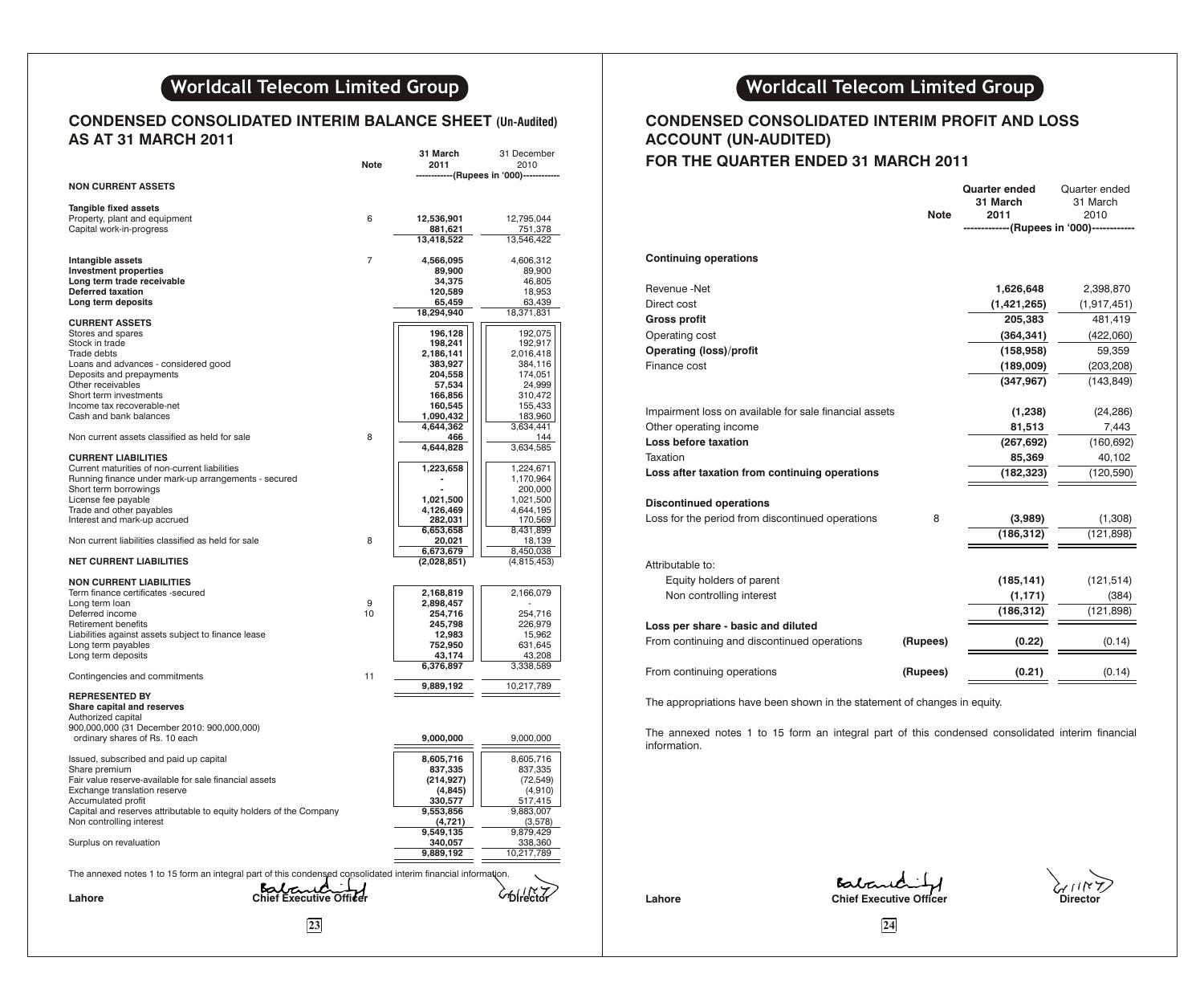# **Worldcall Telecom Limited Group**

# **CONDENSED CONSOLIDATED INTERIM STATEMENT OF COMPREHENSIVE INCOME (UN-AUDITED) FOR THE QUARTER ENDED 31 MARCH 2011**

|                                                                 | Quarter ended<br>31 March<br>2011<br>-----------(Rupees in '000)----------- | Quarter ended<br>31 March<br>2010 |
|-----------------------------------------------------------------|-----------------------------------------------------------------------------|-----------------------------------|
| Loss for the period                                             | (186, 312)                                                                  | (121, 898)                        |
| Other comprehensive (loss)/income- net of tax:                  |                                                                             |                                   |
| Exchange differences on translating foreign operations          | 93                                                                          | (125)                             |
| Net change in fair value of available for sale financial assets | (143, 616)                                                                  | 466                               |
| Impairment loss transferred to profit and loss account          | 1,238                                                                       | 24,286                            |
|                                                                 | (142, 285)                                                                  | 24,627                            |
| Total comprehensive loss for the period                         | (328, 597)                                                                  | (97, 271)                         |
| Attributable to:                                                |                                                                             |                                   |
| Equity holders of the Parent                                    | (327, 454)                                                                  | (96, 850)                         |
| Non controlling interest                                        | (1, 143)                                                                    | (421)                             |
|                                                                 | (328, 597)                                                                  | (97, 271)                         |

The annexed notes 1 to 15 form an integral part of this condensed consolidated interim financial information.

# **Worldcall Telecom Limited Group**

# **CONDENSED CONSOLIDATED INTERIM CASH FLOW STATEMENT (UN-AUDITED)**

# **FOR THE QUARTER ENDED 31 MARCH 2011**

|                                                        | <b>Note</b> | 31 March<br>2011<br>----------(Rupees in '000)---------- | 31 March<br>2010 |
|--------------------------------------------------------|-------------|----------------------------------------------------------|------------------|
| Cash flows from operating activities                   |             |                                                          |                  |
|                                                        |             |                                                          |                  |
| Cash generated from operations                         | 12          | (465, 358)                                               | 450,978          |
| (increase)/decrease in long term deposits receivable   |             | (2,020)                                                  | 2,435            |
| Decrease/(increase) long term trade receivable         |             | 12,430                                                   | (46, 805)        |
| Decrease in long term deposits payable                 |             | (34)                                                     | (258)            |
| Increase in long term payables                         |             | 121,305                                                  | 89,066           |
| Retirement benefits paid                               |             | (4, 248)                                                 | (3,980)          |
| Finance cost paid                                      |             | (117, 190)                                               | (44,081)         |
| Taxes paid                                             |             | (21, 378)                                                | (13, 481)        |
| Net cash (used in)/generated from operating activities |             | (476, 493)                                               | 433,874          |
| Cash flows from investing activities                   |             |                                                          |                  |
| Fixed capital expenditure                              |             | (249, 996)                                               | (223, 553)       |
| Sale proceeds of property, plant and equipment         |             | 64,780                                                   | 5,275            |
| License fee paid                                       |             |                                                          | (113,500)        |
| Net cash used in investing activities                  |             | (185, 216)                                               | (331, 778)       |
| Cash flows from financing activities                   |             |                                                          |                  |
| Repayment of long term finances                        |             |                                                          | (37, 494)        |
| Receipts of long term finances                         |             | 2,943,855                                                |                  |
| Repayment of running finance                           |             | (1, 170, 964)                                            | (210, 310)       |
| Repayment of short term borrowings                     |             | (200,000)                                                |                  |
| Repayment of finance lease liabilities                 |             | (4,338)                                                  | (22, 451)        |
| Net cash generated from/(used in) financing activities |             | 1,568,553                                                | (270, 255)       |
|                                                        |             |                                                          |                  |
| Net increase/(decrease) in cash and cash equivalents   |             | 906,844                                                  | (168, 159)       |
| Cash and bank balance at the beginning of the period   |             | 183,960                                                  | 335,579          |
| Cash and bank balance at the end of the period         |             | 1,090,804                                                | 167,420          |
|                                                        |             |                                                          |                  |

The annexed notes 1 to 15 form an integral part of this condensed consolidated interim financial information.

Babandity Lahore **Chief Executive Officer Chief Executive Officer** 

Babanchity **Lahore Chief Executive Officer Director** 

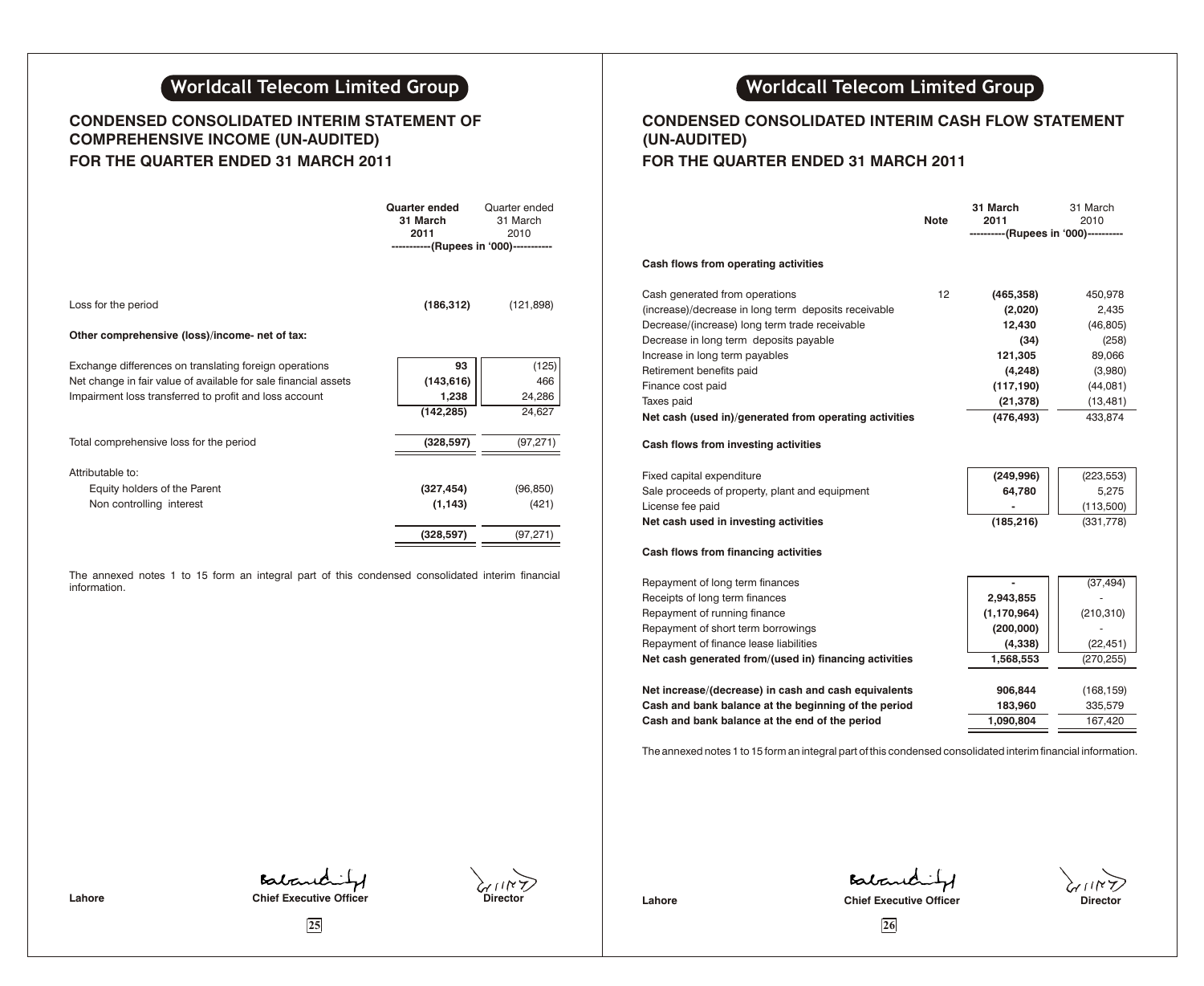# CONDENSED CONSOLIDATED INTERIM STATEMENT OF CHANGES IN EQUITY (UN-AUDITED)<br>FOR THE QUARTER ENDED 31 MARCH 2011 **CONDENSED CONSOLIDATED INTERIM STATEMENT OF CHANGES IN EQUITY (UN-AUDITED) FOR THE QUARTER ENDED 31 MARCH 2011**

|                                           |           |              | Fair value                                                                     | Attributable to equity holders of the Company<br>Currency | Accumulated |             |             |                                |             |
|-------------------------------------------|-----------|--------------|--------------------------------------------------------------------------------|-----------------------------------------------------------|-------------|-------------|-------------|--------------------------------|-------------|
|                                           | Share     | <b>Share</b> | reserve-available                                                              | translation                                               | profit/     | Revaluation | ទី          | Non                            |             |
|                                           | capital   | premium      | for sale assets                                                                | reserve                                                   | (loss)      | reserve     | Total       | controlling<br><b>interest</b> | Total       |
|                                           |           |              |                                                                                |                                                           |             |             |             |                                |             |
| Balance as at 31 December 2009            | 8,605,716 | 837,335      | (70, 476)                                                                      | (2,940)                                                   | 1,677,849   | 331,574     | 11,379,058  |                                | 11,379,058  |
| Total comprehensive loss for the period   |           |              | 24,752                                                                         | $\begin{array}{c} (88) \\ \end{array}$                    | (121,514)   |             | (96, 850)   | (421)                          | (97, 271)   |
| Transfer to surplus on revaluation        |           |              |                                                                                |                                                           | (1,696)     | 1,696       |             |                                |             |
| Balance as at 31 March 2010<br>27         | 8,605,716 | 837,335      | (45, 724)                                                                      | (3,028)                                                   | 1,554,639   | 333,270     | 11,282,208  | (421)                          | 11,281,787  |
| g<br>Total comprehensive loss for the per |           |              | (26, 825)                                                                      | (1,882)                                                   | (1,032,134) |             | (1,060,841) | (3,157)                        | (1,063,998) |
| Transfer to surplus on revaluation        |           |              |                                                                                |                                                           | (5,090)     | 5,090       |             |                                |             |
| Balance as at 31 December 2010            | 8,605,716 | 837,335      | (72,549)                                                                       | (4, 910)                                                  | 517,415     | 338,360     | 10,221,367  | (3,578)                        | 10,217,789  |
| Total comprehensive loss for the period   |           |              | (142, 378)                                                                     | 8                                                         | (185, 141)  |             | (327,454)   | (1, 143)                       | (328, 597)  |
| Transfer to surplus on revaluation        |           |              |                                                                                |                                                           | (1,697)     | 1,697       |             |                                |             |
| Balance as at 31 March 2011               | 8,605,716 | 837,335      | (214, 927)                                                                     | (4, 845)                                                  | 330,577     | 340,057     | 9,893,913   | (4,721)                        | 9,889,192   |
| The annexed notes 1 to 15 form            |           |              | an integral part of this condensed consolidated interim financial information. |                                                           |             |             |             |                                |             |
|                                           |           |              | entant.                                                                        |                                                           |             |             |             | ダミス                            |             |
| Lahore                                    |           |              |                                                                                | <b>Chief Executive Officer</b>                            |             |             |             | Director                       |             |

**Worldcall Telecom Limited Group** 

# **NOTES TO THE CONDENSED CONSOLIDATED INTERIM FINANCIAL INFORMATION (UN-AUDITED) FOR THE QUARTER ENDED 31 MARCH 2011**

**1 Legal status and nature of business**

**1.1 The Group consists of:**

Worldcall Telecom Limited; and Worldcall Telecommunications Lanka (Private) Limited

**1.2** Worldcall Telecom Limited ("the Company") is a public limited company incorporated in Pakistan on 15 March 2001 under the Companies Ordinance, 1984 and its shares are quoted on the Karachi and Lahore Stock Exchanges. The Company commenced its operations on 01 December 2004 and is engaged in providing Wireless Local Loop ("WLL") and Long Distance & International ("LDI") services in Pakistan, operation and maintenance of public payphones network and re-broadcasting international/national satellite/terrestrial wireless and cable television and radio signals as well as interactive communication and to establish, maintain and operate the licensed telephony services. The Company has been licensed by Pakistan Telecommunication Authority ("PTA") and Pakistan Electronic Media Regulatory Authority ("PEMRA") for these purposes. The registered office of the Company is situated at 67A, C-III, Gulberg III, Lahore. In the year ended 30 June 2008, 56.80% shares (488,839,429 ordinary shares) had been acquired by Oman Telecommunications Company SAOG ("the Parent Company").

Worldcall Telecommunications Lanka (Private) Limited ("the Subsidiary") was incorporated in Sri Lanka and is a joint venture with Hayleys Group to operate payphones. The principal activity of the Subsidiary is the operation and maintenance of a public payphones network. Payphones are installed at various shops/ commercial outlets. The Company holds 70.65% of voting securities in the Subsidiary. The Subsidiary has accumulated losses of Rs. 165.48 million as at balance sheet date and its current liabilities exceed its current assets by Rs. 68.07 million. The net loss for the current period after tax is Rs. 3.99 million. These factors raised substantial doubt that subsidiary will be able to continue as a going concern, hence the financial information of the subsidiary has not been prepared on going concern basis.

#### **2 Basis of consolidation**

The consolidated interim financial information includes the financial information of the Company and its Subsidiary. The financial information of the Subsidiary has been consolidated on a line by line basis.

#### **Subsidiary**

**Chief Executive Officer Director**

Subsidiary is an entity controlled by the Company. Control exists when the Company has the power, directly or indirectly, to govern the financial and operating policies of the entity so as to benefit from its activities. The financial information of the Subsidiary is included in the consolidated financial information from the date that control commences until the date that control ceases.

#### **Transactions eliminated on consolidation**

Intragroup balances and any other unrealized gains and losses or income and expenses arising from intragroup transactions, are eliminated in preparing the condensed consolidated financial information. Unrealized losses are eliminated in the same way as unrealized gains, but only to the extent that there is no evidence of impairment.

# **2 8**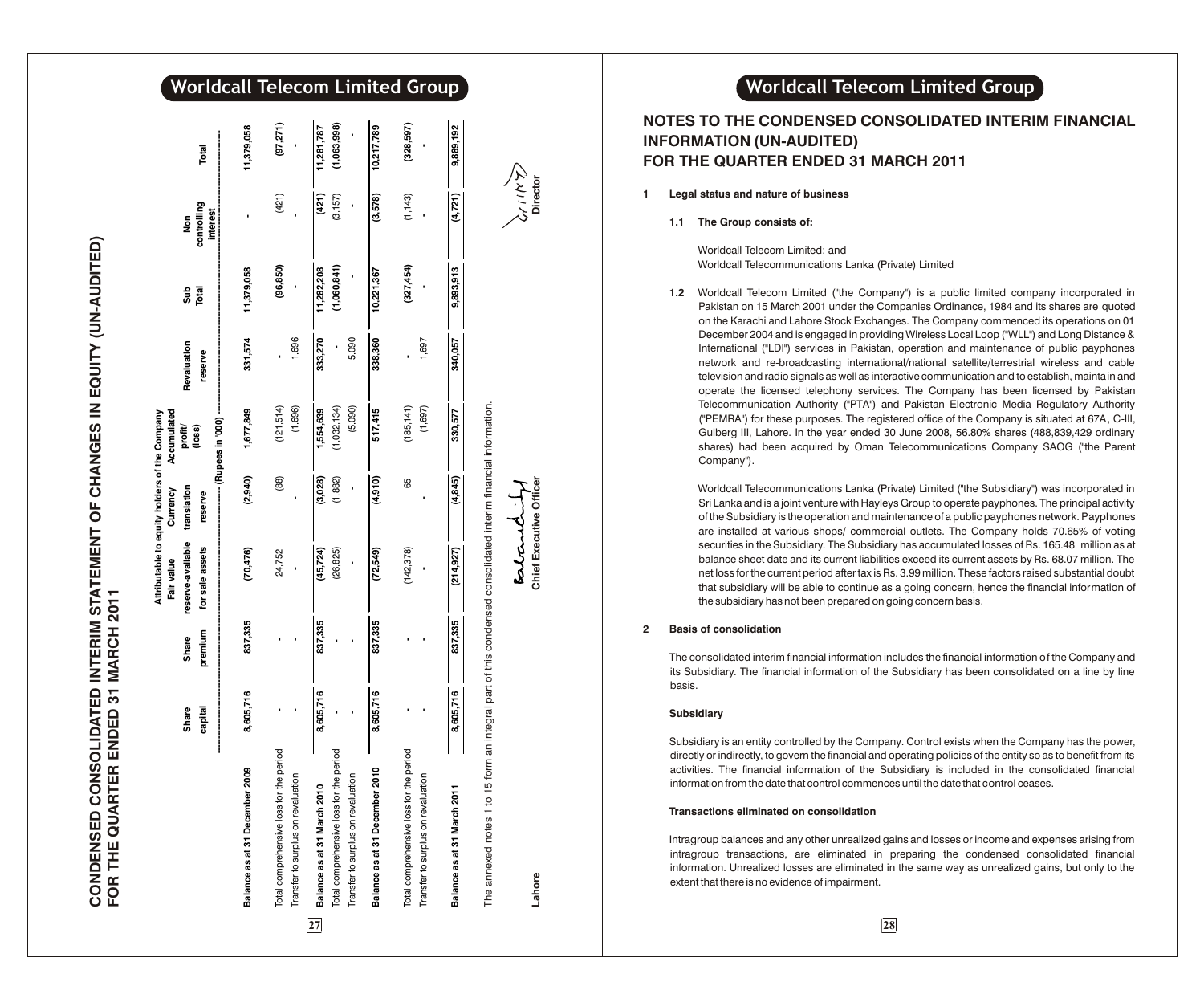Non controlling interest is that part of net results of operations and of net assets of Subsidiary attributable to interest which are not owned by the Group. Non controlling interest is presented separately in the consolidated financial information.

#### **3 Statement of compliance**

This condensed consolidated interim financial information has been prepared in accordance with approved accounting standards as applicable in Pakistan for interim financial reporting. The disclosures in the condensed consolidated interim financial information do not include the information reported for full annual financial statements and should therefore be read in conjunction with financial statements for the year ended 31 December 2010.

#### **4. Significant accounting judgments and estimates**

The preparation of condensed consolidated interim financial information in conformity with approved accounting standards requires management to make judgments, estimates and assumptions that affect the application of accounting policies and reported amounts of assets and liabilities, income and expenses. The estimates and associated assumptions and judgments are based on historical experience and various other factors that are believed to be reasonable under the circumstances, the result of which form the basis of making the judgments about carrying values of assets and liabilities that are not readily apparent from other sources. Actual results may differ from these estimates. In preparing this condensed consolidated interim financial information, the significant judgments made by management in applying accounting policies and the key sources of estimation were the same as those that were applied to the financial statements for the year ended 31 December 2010.

#### **5 Accounting policies**

Accounting policies adopted for preparation of this condensed consolidated interim financial information are same as those applied in the preparation of the audited financial statements of the Group for the year 31 December 2010 and stated therein, except for addition of the following:

**5.1** The revenue under Universal Service Fund (USF) services and subsidy agreement is recognized under IAS-18 based on stage of completion with reference to the achievement of each milestone as provided in the agreement.

|                                                                                                                                                                                                                                                                                                                |            | ---------(Rupees in '000)--------- |
|----------------------------------------------------------------------------------------------------------------------------------------------------------------------------------------------------------------------------------------------------------------------------------------------------------------|------------|------------------------------------|
|                                                                                                                                                                                                                                                                                                                |            |                                    |
|                                                                                                                                                                                                                                                                                                                |            |                                    |
|                                                                                                                                                                                                                                                                                                                | 12,795,044 | 12,110,704                         |
| 6.1                                                                                                                                                                                                                                                                                                            | 133,851    | 2,168,659                          |
|                                                                                                                                                                                                                                                                                                                | 12,928,895 | 14,279,363                         |
| 6.2                                                                                                                                                                                                                                                                                                            | (15, 528)  | (5, 115)                           |
|                                                                                                                                                                                                                                                                                                                |            | (5,760)                            |
|                                                                                                                                                                                                                                                                                                                |            | (43, 257)                          |
|                                                                                                                                                                                                                                                                                                                | (376, 466) | (1,430,187)                        |
| 6.3                                                                                                                                                                                                                                                                                                            | 12,536,901 | 12,795,044                         |
|                                                                                                                                                                                                                                                                                                                |            |                                    |
| Property, plant and equipment<br>Owned and leased assets:<br>Opening net book value<br>Additions during the period/year<br>Disposals for the period/year - NBV<br>Transferred to investment properties<br>Adjustment during the period/year -NBV<br>Depreciation for the period/year<br>Closing net book value |            |                                    |

# **Worldcall Telecom Limited Group <b>Telecom Number of Series Constants (Series Worldcall Telecom Limited Group**

|     |                              | 31 March  | 31 December                        |
|-----|------------------------------|-----------|------------------------------------|
|     |                              | 2011      | 2010                               |
|     |                              |           | ---------(Rupees in '000)--------- |
| 6.1 | <b>Break-up of additions</b> |           |                                    |
|     | Freehold land                |           | 5,760                              |
|     | Leasehold improvements       | 770       | 1,141                              |
|     | Plant and equipment          | 119,400   | 2,132,163                          |
|     | Office equipment             | 740       | 7,635                              |
|     | Computers                    | 12,941    | 8,908                              |
|     | Furniture and fixtures       |           | 552                                |
|     | Vehicles                     |           | 9,335                              |
|     | Lab and other equipment      |           | 3,165                              |
|     |                              | 133,851   | 2,168,659                          |
| 6.2 | Break-up of disposals - NBV  |           |                                    |
|     | Leasehold improvements       |           | (41)                               |
|     | Plant and equipment          | (1,605)   | (2, 173)                           |
|     | Office equipment             | (5)       | (1, 139)                           |
|     | Computers                    | (7)       | (58)                               |
|     | Furniture and fixtures       |           | (208)                              |
|     | Vehicles                     | (13, 911) | (1, 496)                           |
|     |                              | (15, 528) | (5, 115)                           |
|     |                              |           |                                    |

**6.3** Property, plant & equipment includes equipment deployed in implementing the USF network which is subject to lien exercisable by USF Company in the event of failure by the Company to maintain service availability and quality specification.

|   |                        | 31 March<br>2011         | 31 December<br>2010<br>---------(Rupees in '000)--------- |
|---|------------------------|--------------------------|-----------------------------------------------------------|
| 7 | Intangible assets-NBV  |                          |                                                           |
|   | Licenses               | 2,011,875                | 2,051,442                                                 |
|   | Patents and copyrights | 726                      | 926                                                       |
|   | Softwares              | $\overline{\phantom{0}}$ | 450                                                       |
|   | Goodwill               | 2,553,494                | 2,553,494                                                 |
|   |                        | 4.566.095                | 4.606.312                                                 |

**7.1** Goodwill represents the difference between the cost of the acquisition (fair value of consideration paid) and the fair value of the net identifiable assets acquired at the time of merger of Worldcall Telecom Limited with Worldcall Communications Limited, Worldcall Multimedia Limited and Worldcall Broadband Limited.

The Company assessed the recoverable amount at 31 March 2011 and determined that as of this date there is no indication of impairment of Goodwill. The recoverable amount was calculated on the basis of five year financial business plan which assumes substantial cash inflows from either investing or financing activities. During the current period long term loan facility of USD 35 million was obtained by the Company as assumed in the five year financial business plan.

The business plan also includes a comprehensive analysis of the existing operational deployments of the Company along with strategic direction of future investments and business growth. Discount rate of 16% was used for the calculation of net present value of future cash flows. The cash flows beyond the five years period have been extrapolated using a steady 5% growth rate which is consistent with the long-term average growth rate for the industry, whereas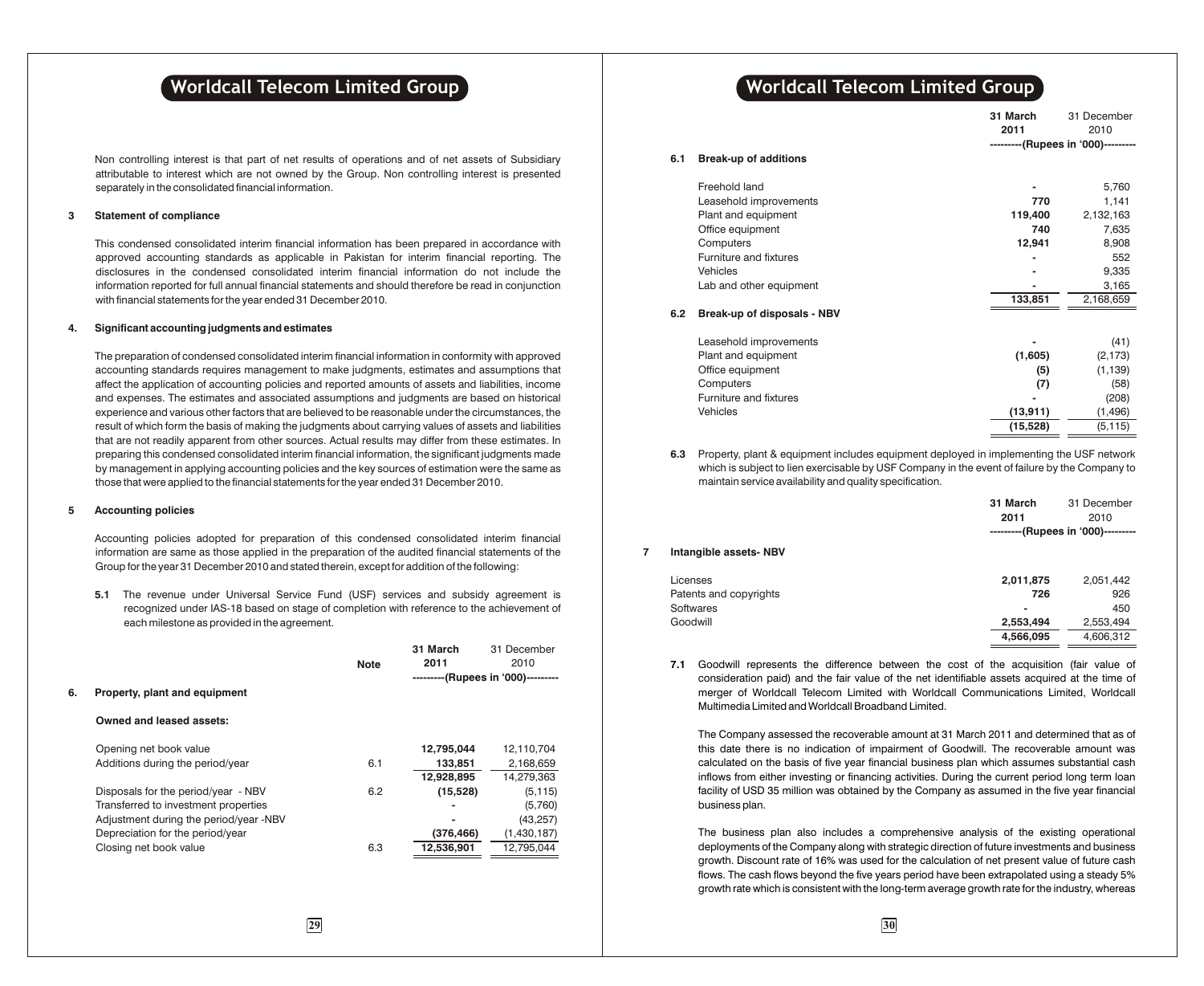for impairment calculation no growth is considered in cash flows beyond five years as per International Accounting Standard 36-Impairment of Assets.

#### **8 Non current assets and liabilities classified as held for sale**

The Group's foreign subsidiary namely Worldcall Telecommunications Lanka (Private) Limited has been suffering losses since last many years as the demand for payphones in Sri Lanka has greatly diminished. Keeping in view the Sri Lankan market conditions and negative equity of the subsidiary, the management decided and approved the winding up of the subsidiary. Long term investment in subsidiary has been classified as discontinued operations.

Following are the results for the period ending 31 March 2011 and the comparative period of discontinued operations.

|   |                                                            | <b>Quarter ended</b> Quarter ended |                                            |    | deployment of network in MTR-I and GTR respe                                          |
|---|------------------------------------------------------------|------------------------------------|--------------------------------------------|----|---------------------------------------------------------------------------------------|
|   |                                                            | 31 March                           | 31 March                                   |    | Company established for the purpose of increasi                                       |
|   |                                                            | 2011                               | 2010                                       |    |                                                                                       |
|   |                                                            |                                    | ---------(Rupees in '000)---------         | 11 | Contingencies and commitments - The Comp                                              |
|   | <b>Results of discontinued operations</b>                  |                                    |                                            |    |                                                                                       |
|   | Revenue                                                    | 533                                | 989                                        |    | <b>Contingencies</b>                                                                  |
|   | <b>Expenses</b>                                            | (4, 480)                           | (2, 251)                                   |    |                                                                                       |
|   | Results from operating activities                          | (3,947)                            | (1, 262)                                   |    | <b>Billing disputes with PTCL</b><br>11.1                                             |
|   | Finance cost                                               | (61)                               | (51)                                       |    |                                                                                       |
|   | Other income                                               | 19                                 | 5                                          |    | 11.1.1 There is a dispute of Rs. 72.54 million (31)                                   |
|   | Loss for the period                                        | (3,989)                            | (1,308)                                    |    | revenue time of prepaid calling cards ar<br>million) for excess minutes billed on acc |
|   |                                                            |                                    |                                            |    | management is hopeful that matter will be                                             |
|   | Cash flow generated from/(used in) discontinued operations |                                    |                                            |    |                                                                                       |
|   |                                                            |                                    |                                            |    | 11.1.2 PTCL has charged the Company excess                                            |
|   | Net cash used in operating activities                      | (1,994)                            | (451)                                      |    | media charges amounting to Rs. 144.13                                                 |
|   | Net cash used in investing activities                      | (58)                               |                                            |    | account of difference in rates, distances                                             |
|   | Net cash generated from financing activities               | 2,280                              |                                            |    | also deposited Rs. 40 million (31 Dece                                                |
|   | Net cash generated from/(used in) discontinued operation   | 228                                | (451)                                      |    | account of dispute of charging of bandy                                               |
|   |                                                            |                                    |                                            |    | Interface Units (DIUs) for commercial ope                                             |
|   |                                                            |                                    |                                            |    | to each DPLC link and excess charging in                                              |
|   |                                                            | 31 March<br>2011                   | 31 December                                |    | activated. The management is hopeful tha                                              |
|   |                                                            |                                    | 2010<br>---------(Rupees in '000)--------- |    | <b>Disputes with Pakistan Telecommunica</b><br>11.2                                   |
|   | Assets and liabilities classified as held for sale         |                                    |                                            |    |                                                                                       |
|   |                                                            |                                    |                                            |    | 11.2.1 There is a dispute with PTA on payment                                         |
|   | <b>Assets</b>                                              |                                    |                                            |    | amounting to Rs.13 million (31 Decem)                                                 |
|   |                                                            |                                    |                                            |    | pending adjudication before the Honor                                                 |
|   | Computer                                                   | 58                                 |                                            |    | hopeful of a favorable decision.                                                      |
|   | Trade debts                                                | 5                                  |                                            |    |                                                                                       |
|   | Other receivable                                           | 31                                 |                                            |    | 11.2.2 There is a dispute with PTA on roll out of                                     |
|   | Cash and bank                                              | 372                                | 144                                        |    | licenses for allegedly not completing roll                                            |
|   |                                                            | 466                                | 144                                        |    | adjudication at PTA. The Company is ho                                                |
|   | Liabilities                                                |                                    |                                            |    | level of PTA in as much as the Company h                                              |
|   |                                                            |                                    |                                            |    | 11.2.3 There is a dispute with PTA on paymen                                          |
|   | Trade and other payables                                   | 20,014                             | 18,132                                     |    | million (31 December 2010: Rs. 11.3 milli                                             |
|   | Income tax payable                                         | 7                                  | 7                                          |    | before the Honorable Supreme Court of                                                 |
|   |                                                            | 20,021                             | 18,139                                     |    | against the demand before the Honora                                                  |
| 9 | Long term loan                                             |                                    |                                            |    | hopeful of a favorable decision.                                                      |
|   |                                                            |                                    |                                            |    |                                                                                       |
|   | Received during the period                                 | 2,943,855                          |                                            |    | 11.2.4 There is a dispute with PTA on payment of                                      |
|   | Less: Initial transaction cost                             | (42, 668)                          |                                            |    | the valid formation of USF fund by the Fe                                             |
|   |                                                            | 2,901,187                          |                                            |    | December 2010: Rs. 491 million). Out of t                                             |
|   | Exchange gain during the period                            | (2,730)                            |                                            |    | PTA. The matter is pending adjudication<br>The Company is hopeful of a favorable de   |
|   |                                                            | 2,898,457                          |                                            |    |                                                                                       |
|   |                                                            |                                    |                                            |    |                                                                                       |
|   |                                                            |                                    |                                            |    |                                                                                       |
|   | $\overline{31}$                                            |                                    |                                            |    | $\overline{32}$                                                                       |

# **Worldcall Telecom Limited Group <b>Telectic Contract 10 Contract 10 Contract Properties and Muslim Contract Properties Area Contract 20 Contract 20 Contract 20 Contract 20 Contract 20 Contract 20 Contract 20 Contract 20 Con**

This represents foreign currency syndicated loan facility amounting to USD 35 million from Askari Bank Limited OFF-Shore Banking Unit, Bahrain with the lead arranger being Askari Bank Limited. As at 31 March 2011 USD 34.5 million have been drawn from this facility. This loan is re-payable in 20 equal quarterly installments with 2 years grace period commencing 06 June 2013. Profit is charged at three months average LIBOR plus 1.75% per annum and monitoring fee at 1.2% per annum. To secure the facility an unconditional, irrevocable, first demand stand-by letter of credit has been issued by National Bank of Oman favoring Askari Bank Limited against the corporate guarantee of Oman Telecommunication Company SAOG. This arrangement shall remain effective until all obligations under the facility are settled.

#### **10 Deferred income**

It represents the amount received against contracts valuing Rs 786 million and 487 million for the deployment of network in MTR-I and GTR respectively awarded by Universal Service Fund (USF), a Company established for the purpose of increasing teledensity in Pakistan.

#### **11 Contingencies and commitments - The Company**

#### **Contingencies**

#### **11.1 Billing disputes with PTCL**

- **11.1.1** There is a dispute of Rs. 72.54 million (31 December 2010: Rs 72.22 million) with PTCL of non revenue time of prepaid calling cards and Rs. 22.57 million (31 December 2010: Rs 32.13 million) for excess minutes billed on account of interconnect and settlement charges. The management is hopeful that matter will be decided in favour of the Company.
- **11.1.2** PTCL has charged the Company excess Domestic Private Lease Circuits (DPLC) and other media charges amounting to Rs. 144.13 million (31 December 2010: Rs.140.07 million) on account of difference in rates, distances and date of activation. Further, the Company has also deposited Rs. 40 million (31 December 2010: Rs. 40 million) in Escrow Account on account of dispute of charging of bandwidth charges from the date of activation of Digital Interface Units (DIUs) for commercial operation and in proportion to activation of DIUs related to each DPLC link and excess charging in respect of Karachi-Rawalpindi link which was never activated. The management is hopeful that matter will be decided in favour of the Company.

#### **11.2 Disputes with Pakistan Telecommunication Authority (PTA)**

- **11.2.1** There is a dispute with PTA on payment of annual microwave and BTS registration charges amounting to Rs.13 million (31 December 2010: Rs. 13 million). The matter is presently pending adjudication before the Honorable Lahore High Court Lahore. The Company is hopeful of a favorable decision.
- **11.2.2** There is a dispute with PTA on roll out of Company's 479 MHz and 3.5 GHz frequency bands licenses for allegedly not completing roll out within prescribed time. The dispute is pending adjudication at PTA. The Company is hopeful that the issue will be favorably resolved at the level of PTA in as much as the Company has now started its roll out plan.
- **11.2.3** There is a dispute with PTA on payment of R&D Fund contribution amounting to Rs. 11.3 million (31 December 2010: Rs. 11.3 million). The legal validity of this fund is under challenge before the Honorable Supreme Court of Pakistan. The Company has also gone into appeal against the demand before the Honorable Lahore High Court Lahore. The Company is hopeful of a favorable decision.
- **11.2.4** There is a dispute with PTA on payment of contribution of APC for USF for the period prior to the valid formation of USF fund by the Federal Government amounting to Rs. 491 million (31 December 2010: Rs. 491 million). Out of this amount, Rs. 223 million has been deposited with PTA. The matter is pending adjudication before the Honorable Supreme Court of Pakistan. The Company is hopeful of a favorable decision.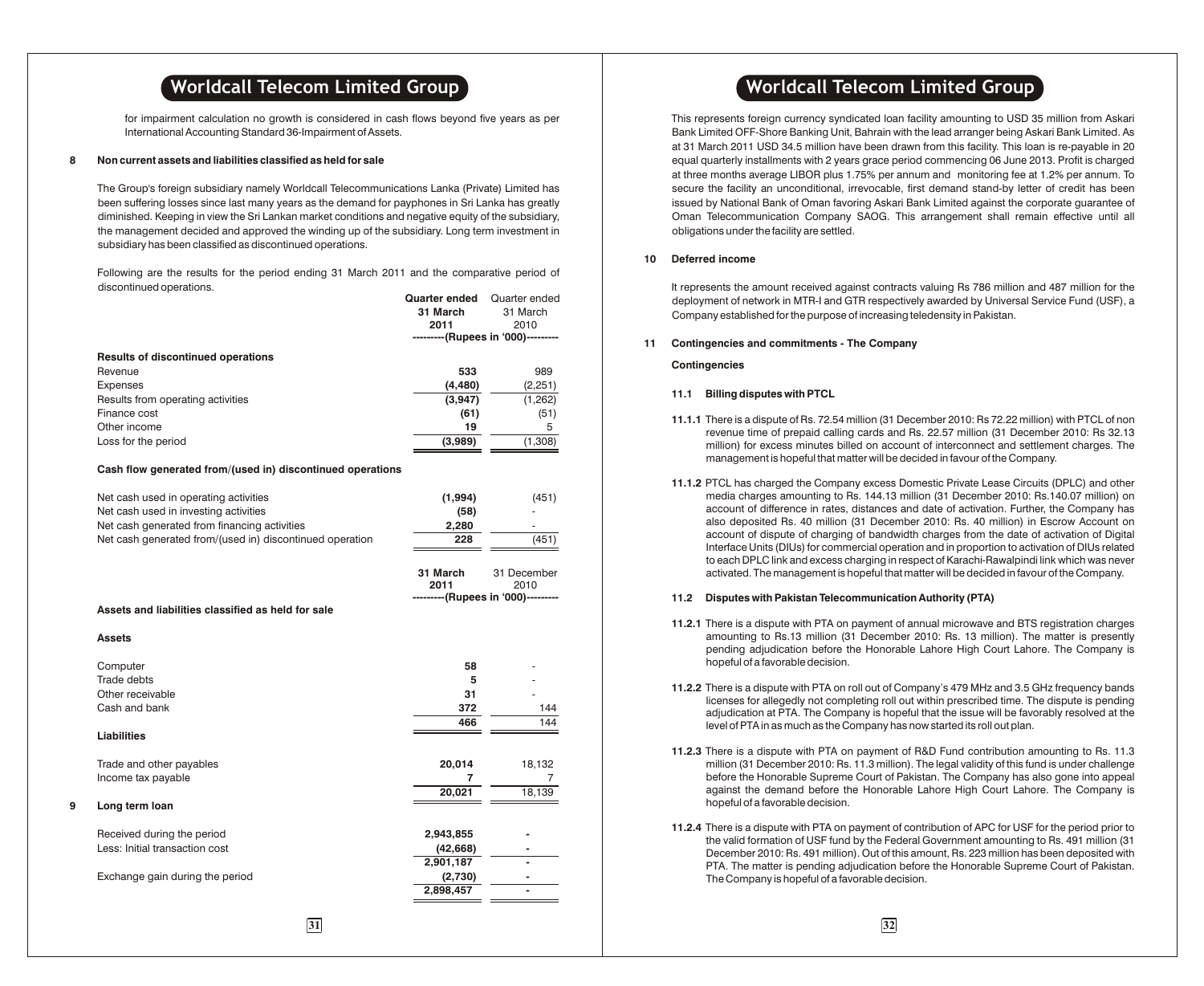#### **11.3 Taxation issues**

- **11.3.1** Income Tax Return for the tax year ended 30 June 2006 was filed under the self assessment scheme. Subsequently, the case was reopened by invoking the provisions of section 122 (5A). Additions were made on account of brought forward losses, gratuity and goodwill of Rs. 773 million. The Company filed an appeal before the Commissioner of Income Tax (Appeals). The Commissioner of Income Tax (Appeals) dismissed the appeal of the Company and now the Company has filed appeal in Income Tax Appellate Tribunal Lahore against the order of Commissioner of Income Tax (Appeals). The management is hopeful that the matter will be decided in favour of the Company.
- **11.3.2** Income Tax Returns for the tax year ended 30 June 2003 were filed under the self assessment scheme of Worldcall Communications Limited, Worldcall Multimedia Limited, Worldcall Broadband Limited and Worldcall Phonecards Limited, now merged into the Company. The Company has received orders under section 122(5A) against the said returns filed under self assessment on 02 January 2009. As per Orders, the Income Tax Department intends to amend the returns on certain issues such as depreciation, turnover tax adjustment, gratuity provision, share premium, allocation of expenses to capital gain, mark up from associates and share deposit money amounting to Rs. 29.9 million. An appeal has been filed by the Company against the orders before the Commissioner of Income Tax (Appeals). Commissioner of Income Tax (Appeals) has restored the original assessment order U/S 177 dated 17 May 2005 for Worldcall Broadband Limited. Remaining appeals were also decided and a partial relief was given by CIT (Appeals), while being aggrieved, the Company has filed appeals in Income Tax Appellate Tribunal Lahore. Based on legal advice, the management is hopeful that matter will be decided in favour of the Company.
- **11.3.3** There is a dispute with sales tax authorities for payment of Rs.167 million claimed and obtained as sales tax refund in the year 2006 by the Company. The matter is presently being adjudicated by the Honorable Lahore High Court Lahore. An injunction currently holds field which precludes recovery from the Company. The Company has paid 20% of principal amount to date to the department against the said dispute. Moreover, this is an industrial issue and in case companies of other jurisdiction the Inland Revenue Tribunal has dismissed the case of sales tax authorities. It is therefore, the Company is hopeful of a favorable decision.

|    |      | <b>Commitments</b>                                                                                                                                                                                                                                                                                       | 31 March<br>2011                                                     | 31 December<br>2010<br>---------(Rupees in '000)---------                      |
|----|------|----------------------------------------------------------------------------------------------------------------------------------------------------------------------------------------------------------------------------------------------------------------------------------------------------------|----------------------------------------------------------------------|--------------------------------------------------------------------------------|
|    | 11.4 | Outstanding guarantees                                                                                                                                                                                                                                                                                   | 1,012,103                                                            | 1,012,853                                                                      |
|    | 11.5 | Commitments in respect of capital expenditure                                                                                                                                                                                                                                                            | 909,571                                                              | 757,484                                                                        |
|    | 11.6 | Outstanding letters of credit                                                                                                                                                                                                                                                                            | 59,179                                                               | 75,800                                                                         |
| 12 |      | Cash generated from operations                                                                                                                                                                                                                                                                           | <b>Quarter ended</b><br>31 March<br>2011                             | Quarter ended<br>31 March<br>2010<br>---------(Rupees in '000)---------        |
|    |      | Loss before taxation<br>Adjustment for non-cash charges and other items:<br>Depreciation<br>Amortization of intangible assets<br>Interest on PTA license fee<br>Amortization of transaction cost<br>Amortization of receivables<br>Provision for doubtful receivables<br>Provision for stores and spares | (271, 681)<br>376,466<br>26,059<br>3,086<br>(405)<br>19,892<br>1,000 | (162,000)<br>342,012<br>25,082<br>34,219<br>2,703<br>18,437<br>68,902<br>2,000 |
|    |      |                                                                                                                                                                                                                                                                                                          |                                                                      |                                                                                |

# **Worldcall Telecom Limited Group Notationally related Worldcall Telecom Limited Group**

|                                                        | Quarter ended<br>31 March<br>2011 | Quarter ended<br>31 March<br>2010<br>---------(Rupees in '000)--------- |
|--------------------------------------------------------|-----------------------------------|-------------------------------------------------------------------------|
| Impairment loss on available for sale financial assets | 1.238                             | 24,286                                                                  |
| Exchange gain on foreign currency loan                 | (2,730)                           | ۰                                                                       |
| Gain on disposal of property, plant and equipment      | (49, 253)                         | (4,313)                                                                 |
| Exchange translation difference                        | 65                                | (88)                                                                    |
| Retirement benefits                                    | 23,363                            | 25.102                                                                  |
| Finance cost                                           | 185,984                           | 166,337                                                                 |
| Profit before working capital changes                  | 313,084                           | 542.679                                                                 |
|                                                        |                                   |                                                                         |

#### **Effect on cash flow due to working capital changes:**

*(Increase)/Decrease in the current assets*

| Stores and spares                          | (5,053)    | 38,183     |
|--------------------------------------------|------------|------------|
| Stock in trade                             | (5, 323)   | (9,597)    |
| Trade debts                                | (189, 210) | (612, 323) |
| Loans and advances                         | 189        | (43, 378)  |
| Deposits and prepayments                   | (30, 507)  | (35, 945)  |
| Other receivables                          | (32, 558)  | 387        |
| Increase/(Decrease) in current liabilities |            |            |
| Trade and other payables                   | (515,980)  | 570,972    |
|                                            | (778, 442) | (91, 701)  |
|                                            | (465,358)  | 450,978    |
|                                            |            |            |

#### **13 Related party transactions**

The related parties comprise of shareholders, foreign subsidiary, local associated companies, related group companies, directors of the Company, companies where directors also hold directorship and key management personnel. Significant transactions with related parties are as follows:

|                                         |                                                                                                                                                                                                                                | Quarter ended<br>31 March<br>2011 | Quarter ended<br>31 March<br>2010         |
|-----------------------------------------|--------------------------------------------------------------------------------------------------------------------------------------------------------------------------------------------------------------------------------|-----------------------------------|-------------------------------------------|
|                                         |                                                                                                                                                                                                                                |                                   | ---------(Rupees in '000)---------        |
| <b>Relationship with</b><br>the Company | <b>Nature of transactions</b>                                                                                                                                                                                                  |                                   |                                           |
| Parent Company                          | Purchase of goods and services<br>Sale of goods and services                                                                                                                                                                   | 75,329<br>76,711                  | 204,117<br>102,591                        |
| Other related parties                   | Purchase of goods and services<br>Purchase of property<br>Sale of goods and services<br>Interest on loan<br>Provision for doubtful debts                                                                                       | 2,169<br>11,000<br>110<br>٠<br>۰  | 23,350<br>20,000<br>77<br>1,175<br>54,648 |
| Key management personnel                | Salaries and other employee benefits                                                                                                                                                                                           | 84,690                            | 71,188                                    |
|                                         | records and the second contract of the contract of the contract of the contract of the contract of the contract of the contract of the contract of the contract of the contract of the contract of the contract of the contrac |                                   |                                           |

All transactions with related parties have been carried out on commercial terms and conditions.